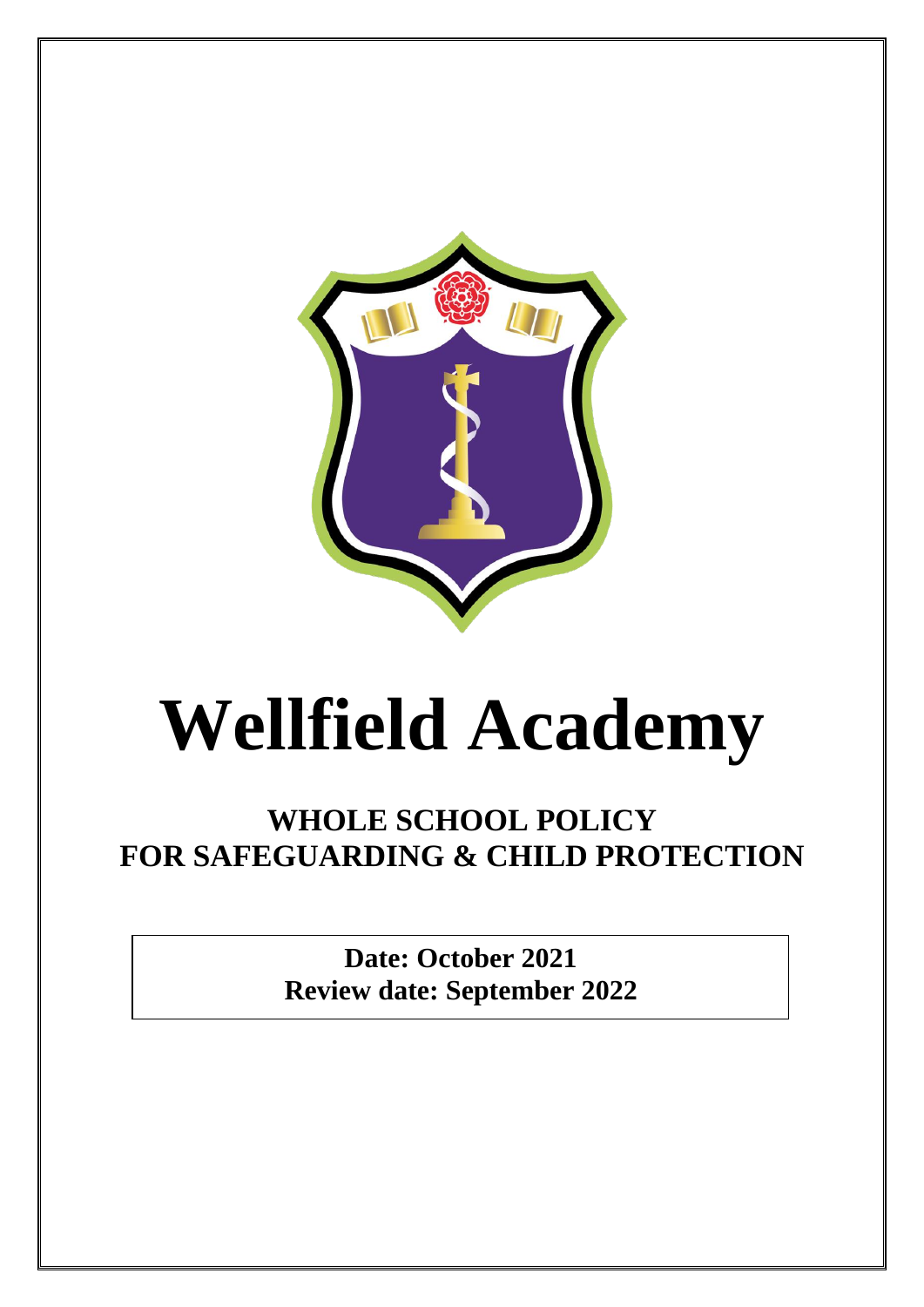## **WHOLE SCHOOL POLICY FOR SAFEGUARDING & CHILD PROTECTION**

| Policy Leader / DSL          | Ms C Wilson (Years 7 to 11) |
|------------------------------|-----------------------------|
| Deputy DSL (s)               | Mr J Lewis (Head of School) |
|                              | Mrs L Dawson                |
| <b>Safeguarding Governor</b> | Mrs H Dicker                |
| <b>Last Updated</b>          | October 2021                |
| Approved by the Governors    | October 2021                |
| Date of next Review          | September 2022              |

The school's commitment to safeguarding is our highest priority and we aim to develop and maintain a 'culture of vigilance' to ensure

- Children and all learners are protected and feel safe in school
- Signs and symptoms of abuse are picked up and acted upon, thus the opportunity for those wishing to cause harm to children is drastically reduced.

Everyone in a school, staff, student or visitor, has a role to play in safeguarding. We should all be aware of the warnings, and we should know who to report our concerns to.

The Trust model for the responsibility for safeguarding is that the schools are supported by a team of exceptionally experienced and well qualified staff who have daily input into those schools.

**Trust staff:** Mrs N Fairhurst is the Trust Director of Student Services. She has two Family Support Worker and safeguarding Managers, who will take on the case work of individual families who are at level 2, 3 or 4 on the Continuum of need or External services involvement.

**School Safeguarding staff:** The school has a Lead Designated Safeguarding Lead (DSL), who is the Pastoral and Behaviour Team Leader and also a member of the Senior Leadership Team, with the Headteacher as Deputy DSL.

All staff on the school's Senior Leadership Team and those working in the Pastoral Development Centre will be DSL trained.

Record keeping is vitally important so the Trust has moved to one system which can be accessed at home and in school by staff. School staff, inc teachers and non-teaching staff are trained to report using the Safeguard My School systems.

**Trustees and LACs**: The system of having Governors as the eyes and ears of the Trust means that the Chair of Trustees is the Lead Safeguarding Governor and each Governor has a member with safeguarding responsibility. Frequency of training is required and attended every 2 years by all Trustee and LAC members. Frequency of reporting to Governor's is termly, with the Governor's safeguarding officer being in contact with school more frequently than this.

**Wellfield Academy** is a smaller than average Secondary school, with students from across South Ribble with some of our students travelling to school by public transport.

There is a high number of issues and themes within the demographic area as informed by our encompass report and the amount of external agency referrals that have been submitted for our families in receipt of support. The main issues we have identified with our students and families are: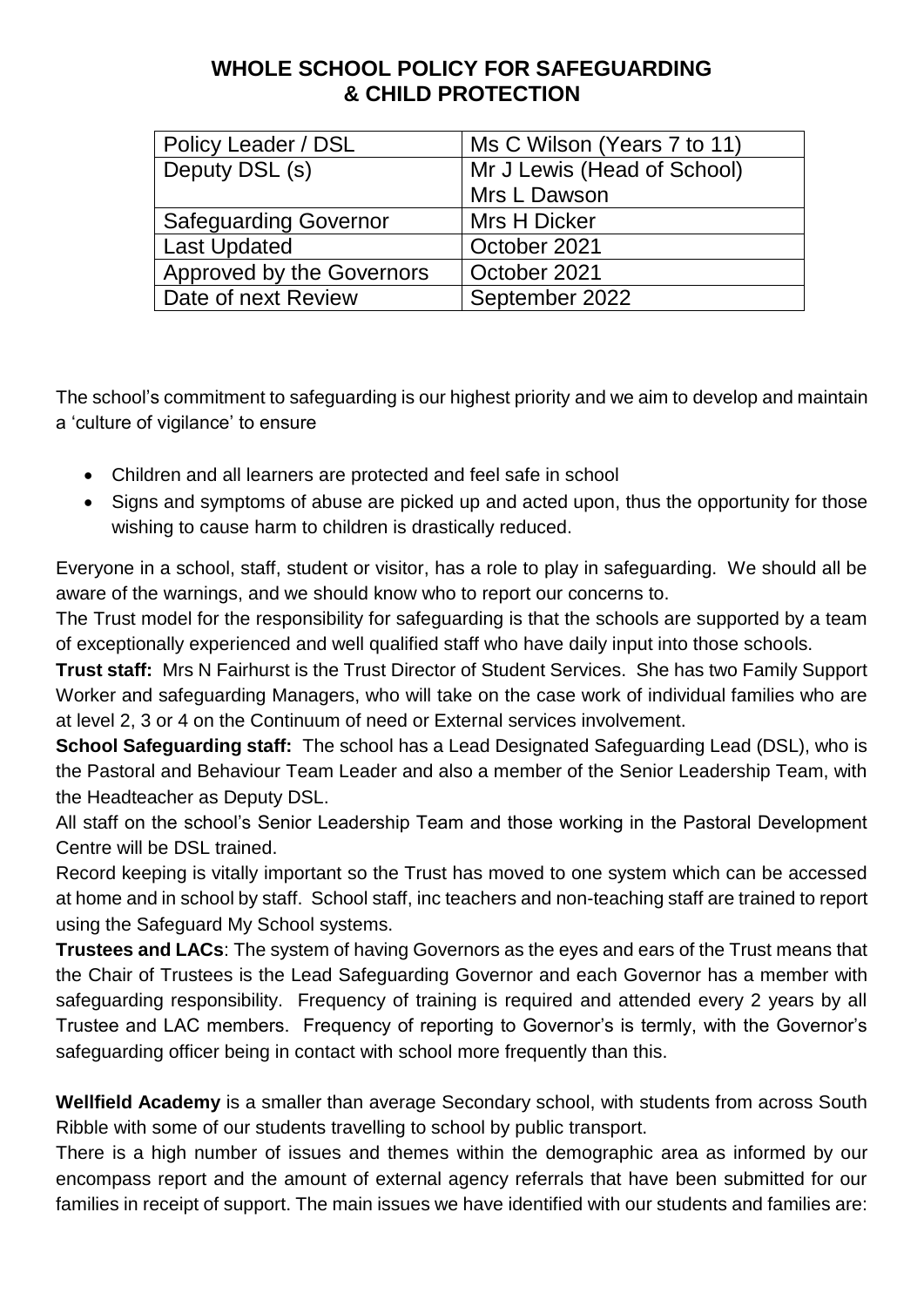- Self-harm/Mental Health
- Domestic abuse
- Substance misuse
- Gender Identity (Increasing)
- Poverty as a demographic

We are currently managing significant rise in mental health concerns which have increased since the national lockdown period.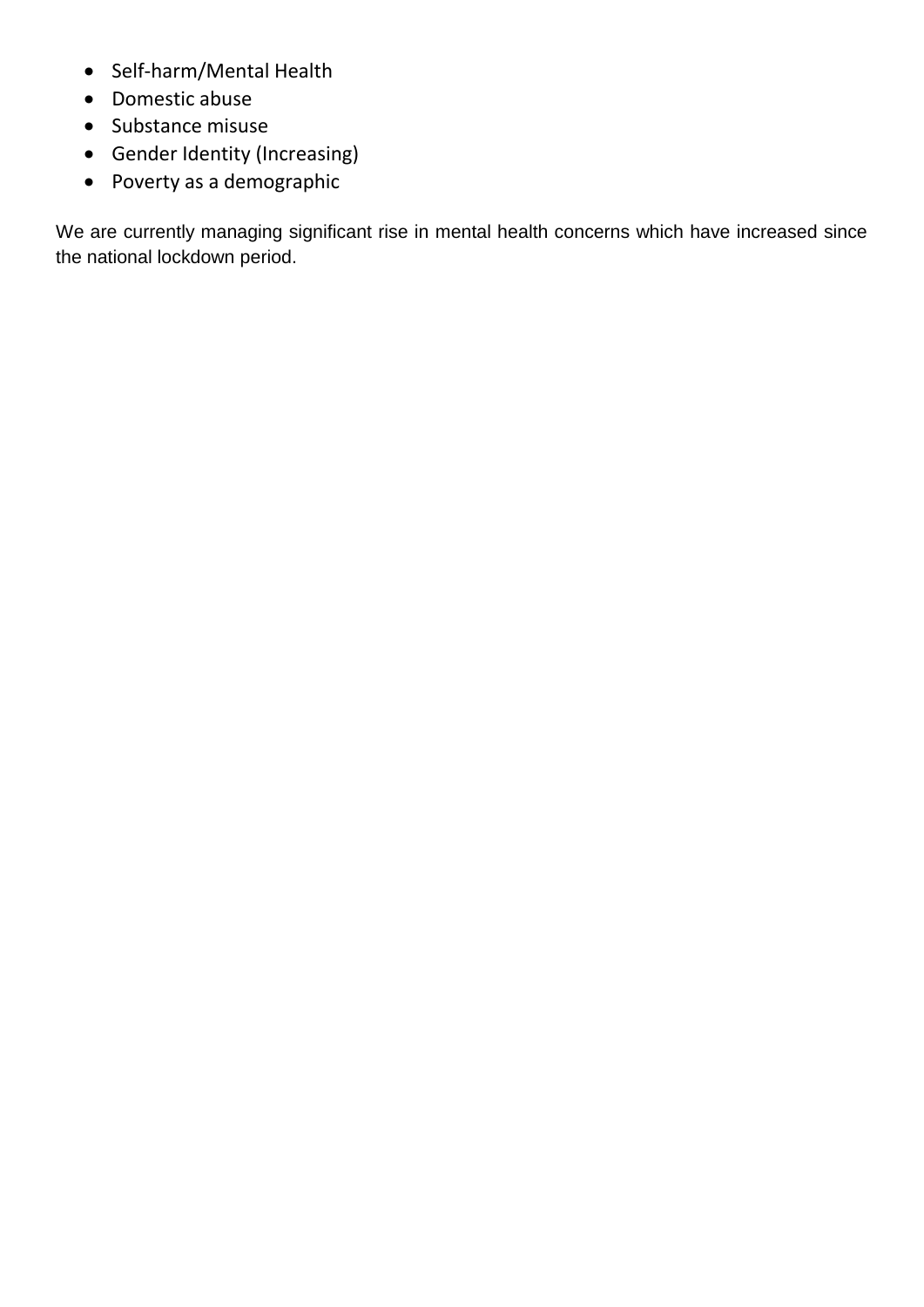| <b>KEY AREA</b>                     |                                                                                                                                                                                                                                                                                                                                                                                                                                                                                                                                                                                                                                                                                                                                                                                                                                                                                                                                                                                                                                                                                                                                                                                                                                                                                                                                                                                                                                                                                                                                                                                                   |
|-------------------------------------|---------------------------------------------------------------------------------------------------------------------------------------------------------------------------------------------------------------------------------------------------------------------------------------------------------------------------------------------------------------------------------------------------------------------------------------------------------------------------------------------------------------------------------------------------------------------------------------------------------------------------------------------------------------------------------------------------------------------------------------------------------------------------------------------------------------------------------------------------------------------------------------------------------------------------------------------------------------------------------------------------------------------------------------------------------------------------------------------------------------------------------------------------------------------------------------------------------------------------------------------------------------------------------------------------------------------------------------------------------------------------------------------------------------------------------------------------------------------------------------------------------------------------------------------------------------------------------------------------|
| $COVID - 19$                        | Keeping Children Safe in Education (KCSIE) remains in force throughout the response to<br>coronavirus (COVID-19). However, Wellfield Academy recognises that further measures<br>or adaptations to current policies and procedures may be required in response to the<br>pandemic. Any such measures will be detailed and communicated through addendums<br>to the policy, when necessary, and shared with all stakeholders.<br>Wellfield Academy will continue to follow up to date Government Guidance.                                                                                                                                                                                                                                                                                                                                                                                                                                                                                                                                                                                                                                                                                                                                                                                                                                                                                                                                                                                                                                                                                         |
| <b>Statutory</b><br><b>Guidance</b> | Education Act 2002: Section 175 of the Education Act 2002 requires local<br>$\bullet$<br>education authorities and the governors of maintained schools and further<br>education (FE) colleges to make arrangements to ensure that their functions are<br>carried out with a view to safeguarding and promoting the welfare of children.<br>Section 157 of the same act and the Education (Independent Schools Standards)<br>$\bullet$<br>(England) Regulations 2003 require proprietors of independent schools (including<br>academies and city technology colleges) to have arrangements to safeguard and<br>promote the welfare of children who are pupils at the school.<br><b>Working Together to Safeguard Children 2018</b> sets out organisational<br>$\bullet$<br>responsibilities for schools and colleges and this applies to maintained,<br>independent, academies, free schools and alternative non provision academies<br>Keeping Children Safe in Education 2021: Statutory guidance for schools and<br>colleges 2020 was issued under Section 175 of the Education Act 2002, the<br>Education (Independent School Standards) Regulations 2014 and the Education<br>(Non-Maintained Special Schools) (England) Regulations 2011. This contains<br>information on what schools and colleges <b>should</b> do and sets out the legal duties<br>with which schools must comply<br>What to do if you are worried a child is being abused<br><b>Guidance for Safer Working Practice (with Addendum April 2020)</b><br>$\bullet$<br><b>The Children Act 1989</b><br>The Children Act 2004 |
| <b>Ethos</b>                        | Wellfield Academy recognises that high self-esteem, confidence, peer support and<br>clear lines of communication with trusted adults helps all children, especially<br>those at risk of, or suffering abuse. We therefore ensure that:<br>ALL staff, volunteers and governors contribute to an ethos where children feel<br>secure and safe<br>ALL children have opportunities to communicate and know that they are listened<br>to<br>ALL children's wishes, feelings and views will be taken into account when<br>$\bullet$<br>decisions are being made about how to keep them safe<br>ALL children know that they can communicate with any adult in school if they are<br>$\bullet$<br>worried or in difficulty<br>ALL staff and volunteers will contribute to providing a curriculum which will equip<br>$\bullet$<br>children with the skills they need to stay safe and be able to communicate when<br>they do not feel safe<br>ALL staff and volunteers will contribute to providing a curriculum which will help<br>$\bullet$<br>children develop an attitude which will enable them to enter adulthood<br>successfully and reach their full potential<br>ALL staff, volunteers and governors will establish effective, supportive and<br>positive relationships with parents, carers, pupils and professionals.                                                                                                                                                                                                                                                                          |
| Roles &<br><b>Responsibilities</b>  | Wellfield Academy is committed to providing the relevant personnel with clear and<br>explicit roles and responsibilities to ensure accountability when safeguarding<br>children. We therefore ensure that:<br>All adults, including volunteers, working in or on behalf of the school will:<br>Demonstrate an understanding that safeguarding is everyone's responsibility<br>٠<br>Maintain and demonstrate a mind set of "it could happen here"<br>$\bullet$<br>Do all they can within the capacity of their role, to keep ensure that children are<br>$\bullet$<br>protected from harm<br>ALL staff are fully aware of the importance of mental health in relation to<br>safeguarding and are aware of the addition of mental health in the definition of<br>safeguarding. (Definition above.)                                                                                                                                                                                                                                                                                                                                                                                                                                                                                                                                                                                                                                                                                                                                                                                                  |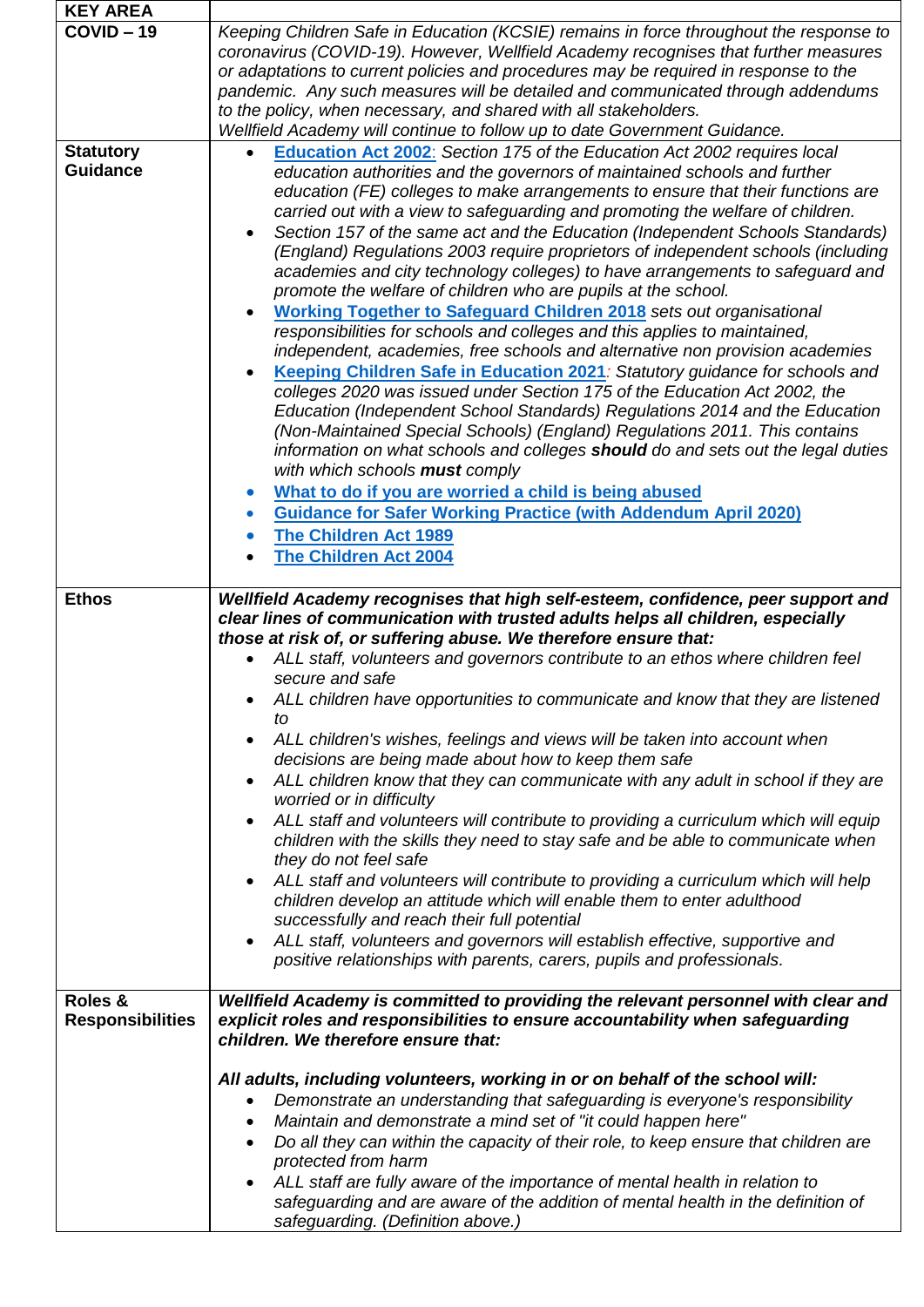| All staff should also be aware that mental health problems can, in some cases, be<br>an indicator that a child has suffered or is at risk of suffering abuse, neglect or<br>exploitation<br>Do all they can within the capacity of their role, to ensure that children grow up in<br>$\bullet$<br>circumstances consistent with safe and effective care<br>Do all they can within the capacity of their role, to ensure that children have the<br>best outcomes<br>Report cases of suspected abuse or concerns to the DSL. This will be done as<br>$\bullet$<br>soon as possible and should be confirmed using the Safeguard Manager system.<br>Report lower level concerns to the DSL<br>$\bullet$<br>Monitor all pupils, particularly those that are deemed vulnerable<br>$\bullet$<br>Report any concerns regarding adults conduct to the DSL or one of the Deputy<br>$\bullet$<br>DSLs.<br>All staff, if they have concerns, should be act immediately and should always<br>$\bullet$<br>speak to the DSL or Deputy, recognising that early information sharing is vital in                                                                                                                                                                                                                                                                                                                                                                                                                                                                                                                                                                                                                                                                                                                                                                                                                                                                                                                                                                                                                                                                                           |
|---------------------------------------------------------------------------------------------------------------------------------------------------------------------------------------------------------------------------------------------------------------------------------------------------------------------------------------------------------------------------------------------------------------------------------------------------------------------------------------------------------------------------------------------------------------------------------------------------------------------------------------------------------------------------------------------------------------------------------------------------------------------------------------------------------------------------------------------------------------------------------------------------------------------------------------------------------------------------------------------------------------------------------------------------------------------------------------------------------------------------------------------------------------------------------------------------------------------------------------------------------------------------------------------------------------------------------------------------------------------------------------------------------------------------------------------------------------------------------------------------------------------------------------------------------------------------------------------------------------------------------------------------------------------------------------------------------------------------------------------------------------------------------------------------------------------------------------------------------------------------------------------------------------------------------------------------------------------------------------------------------------------------------------------------------------------------------------------------------------------------------------------------------------------------|
| keeping children safe. In exceptional circumstances staff will consider speaking to<br>a member of SLT or Children's Social Care to discuss safeguarding concerns if<br>the DSL is not immediately available as all staff are aware that ANYBODY can<br>make a referral.<br>All staff should be aware of the process for making referrals to children's social<br>$\bullet$<br>care and for statutory assessments under the Children Act 1989, especially<br>section 17 (children in need) and section 47 (a child suffering, or likely to suffer,<br>significant harm) that may follow a referral, along with the role they might be<br>expected to play in such assessments.                                                                                                                                                                                                                                                                                                                                                                                                                                                                                                                                                                                                                                                                                                                                                                                                                                                                                                                                                                                                                                                                                                                                                                                                                                                                                                                                                                                                                                                                                            |
| The Governing Body will:<br>Ensure that the policies, procedures and training in Wellfield Academy are<br>$\bullet$<br>effective and comply with the law at all times<br>Ensure that safeguarding policies and procedures are followed by all staff<br>$\bullet$<br>Put in place safeguarding responses in cases where children go missing from<br>$\bullet$<br>education<br>Appoint a DSL and Deputy DSL's to ensure that they are provided with<br>appropriate support, funding, training, resources and time to carry out their role<br>Ensure the school or college contributes to inter-agency working in line with<br>statutory guidance Working together to safeguard children 2018<br>Ensure that safeguarding procedures take into account local guidance including<br>$\bullet$<br><b>Lancashire Continuum of Need and Thresholds Guidance</b><br>Ensure that staff members undergo safeguarding training at induction<br>$\bullet$<br>Ensure that DSLs and all staff, volunteers and Governors are trained and updated<br>$\bullet$<br>regarding safeguarding regularly in compliance with Keeping Children Safe in<br><b>Education 2021</b><br>Ensure that children are safe online by ensuring that appropriate filters and<br>$\bullet$<br>monitoring systems are in place.<br>Ensure that safeguarding is embedded within the curriculum<br>$\bullet$<br>Prevent people who pose a risk of harm from working with children<br>$\bullet$<br>Ensure there are procedures in place to manage allegations against teachers,<br>$\bullet$<br>head teachers, principals, volunteers and other staff including supply staff<br>Ensure staff in school are aware of, and policies reflect, an understanding of<br>$\bullet$<br>specific issues such as peer on peer abuse and safeguarding children with<br>disabilities and special educational needs<br>Ensure that all practice and procedures operate with the best interests of the<br>$\bullet$<br>child at their heart<br>Appoint a designated teacher to promote the education of CLA, Miss H McDade<br>Ensure that all staff are aware of safeguarding issues and vulnerabilities<br>associated with CLA. |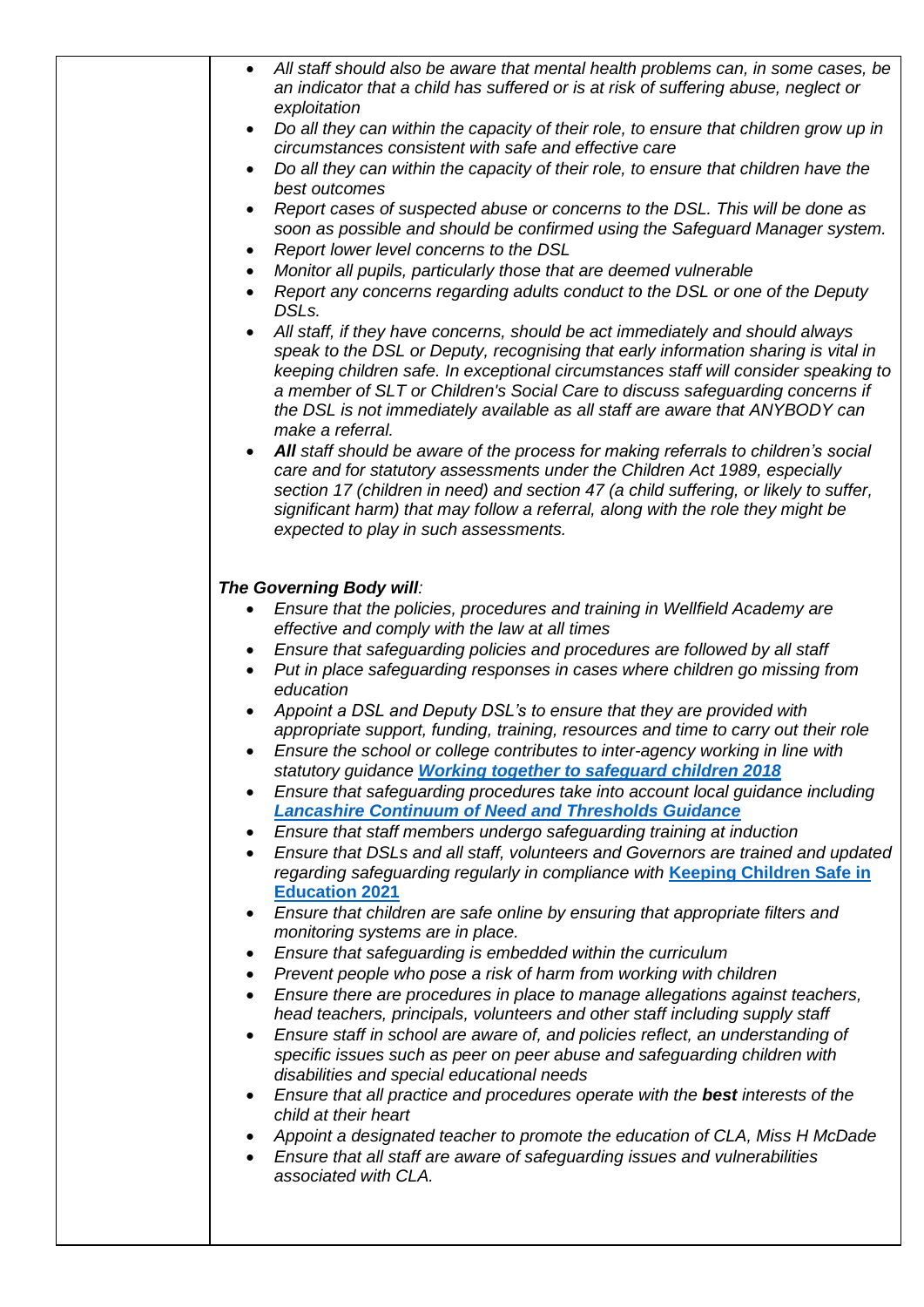|                                         | The DSL will:                                                                                                                                               |
|-----------------------------------------|-------------------------------------------------------------------------------------------------------------------------------------------------------------|
|                                         | Be fully familiar with the role of the DSL as detailed in Keeping Children                                                                                  |
|                                         | Safe in Education 2021, Annex B and adhere to this role. This includes but                                                                                  |
|                                         | is not conclusive to:-                                                                                                                                      |
|                                         | take lead responsibility for safeguarding and child protection at school level<br>٠                                                                         |
|                                         | act as a point of contact with the 3 safeguarding partners<br>$\bullet$                                                                                     |
|                                         | manage with the Family Support Worker referrals to Children's Social Care,<br>$\bullet$<br>Police and other agencies including Channel                      |
|                                         | work together with other agencies in order to improve outcomes for children                                                                                 |
|                                         | attend DSL training every 2 years<br>٠                                                                                                                      |
|                                         | undertake Prevent awareness training<br>$\bullet$                                                                                                           |
|                                         | update their skills and knowledge on a regular basis, but at least annually<br>$\bullet$                                                                    |
|                                         | raise awareness of safeguarding throughout school and act as a point of support                                                                             |
|                                         | for all staff                                                                                                                                               |
|                                         | ensure that this policy is reviewed annually and is available publicly<br>٠                                                                                 |
|                                         | maintain, update and amend the school's safeguarding portfolio regularly<br>٠                                                                               |
|                                         | ensure that parents are aware of school's responsibilities regarding safeguarding<br>$\bullet$<br>and child protection                                      |
|                                         | maintain accurate safeguarding records that are stored securely<br>٠                                                                                        |
|                                         | be available during school hours<br>٠                                                                                                                       |
|                                         | arrange cover of DSL role for any out of hours/out of term activities<br>$\bullet$                                                                          |
|                                         | represent school in multi-agency meetings                                                                                                                   |
|                                         | be provided with appropriate support and supervision in order to carry out the role<br>safely and effectively                                               |
|                                         | understand relevant data protection legislation and regulations, especially the<br>$\bullet$                                                                |
|                                         | Data Protection Act 2018 and the General Data Protection Regulation;                                                                                        |
|                                         | take a holistic view to ensure wider environmental factors are considered which<br>$\bullet$                                                                |
|                                         | may be a threat to safety and welfare of children (Contextual Safeguarding).                                                                                |
|                                         | be responsible for the sharing of child protection files when a child moves to a                                                                            |
|                                         | new school or college                                                                                                                                       |
|                                         | liaise with the Local Authority Personal Advisors for any Care Leavers.<br>$\bullet$                                                                        |
|                                         | Note: Deputy DSL should be and have been trained to the equivalent standard as DSL's.                                                                       |
| Induction,                              | Wellfield Academy is committed to providing staff and volunteers with the skills                                                                            |
| <b>Training &amp;</b><br><b>Updates</b> | and knowledge needed to safeguard children. We therefore ensure that:                                                                                       |
|                                         | ALL staff and volunteers will receive Safeguarding Training on induction using                                                                              |
|                                         | Wellfield Academy Safeguarding Induction Pack which includes Keeping Children                                                                               |
|                                         | Safe in Education (Part One), Guidance for Safer Working Practice, Guidance for                                                                             |
|                                         | Conduct and Whistleblowing Policy.                                                                                                                          |
|                                         | Staff induction will also include Child Protection Policy, Staff Behaviour Policy,<br>Role of the DSL and Deputies, Pupil Behaviour Policy and Safeguarding |
|                                         | response to children who go missing from education                                                                                                          |
|                                         | ALL staff and volunteers will receive Safeguarding Training (at least) annually<br>$\bullet$                                                                |
|                                         | The DSL/s will provide ALL staff, volunteers and governors with regular<br>$\bullet$                                                                        |
|                                         | safeguarding updates                                                                                                                                        |
|                                         | ALL staff, volunteers and governors will read and show an understanding of any                                                                              |
|                                         | updates that are provided                                                                                                                                   |
|                                         | DSLs will attend DSL training every 2 years<br>٠                                                                                                            |
|                                         | DSLs will update their knowledge, skills and understanding of relevant<br>$\bullet$<br>safeguarding issues on a regular basis                               |
|                                         | The DSL will undertake Prevent awareness training                                                                                                           |
|                                         | At least one member of staff and one governor will attend Safer Recruitment<br>$\bullet$                                                                    |
|                                         | Training. This will be renewed at least every 5 years                                                                                                       |
|                                         | ALL staff, volunteers and governors will undertake any additional specialised                                                                               |
|                                         | training on matters such as Child Sexual Exploitation, Prevent, Peer on Peer                                                                                |
|                                         | abuse, Online Safety, FGM etc as is deemed necessary by the SLT/DSL and that                                                                                |
|                                         | is particularly relevant to the context and needs of the setting                                                                                            |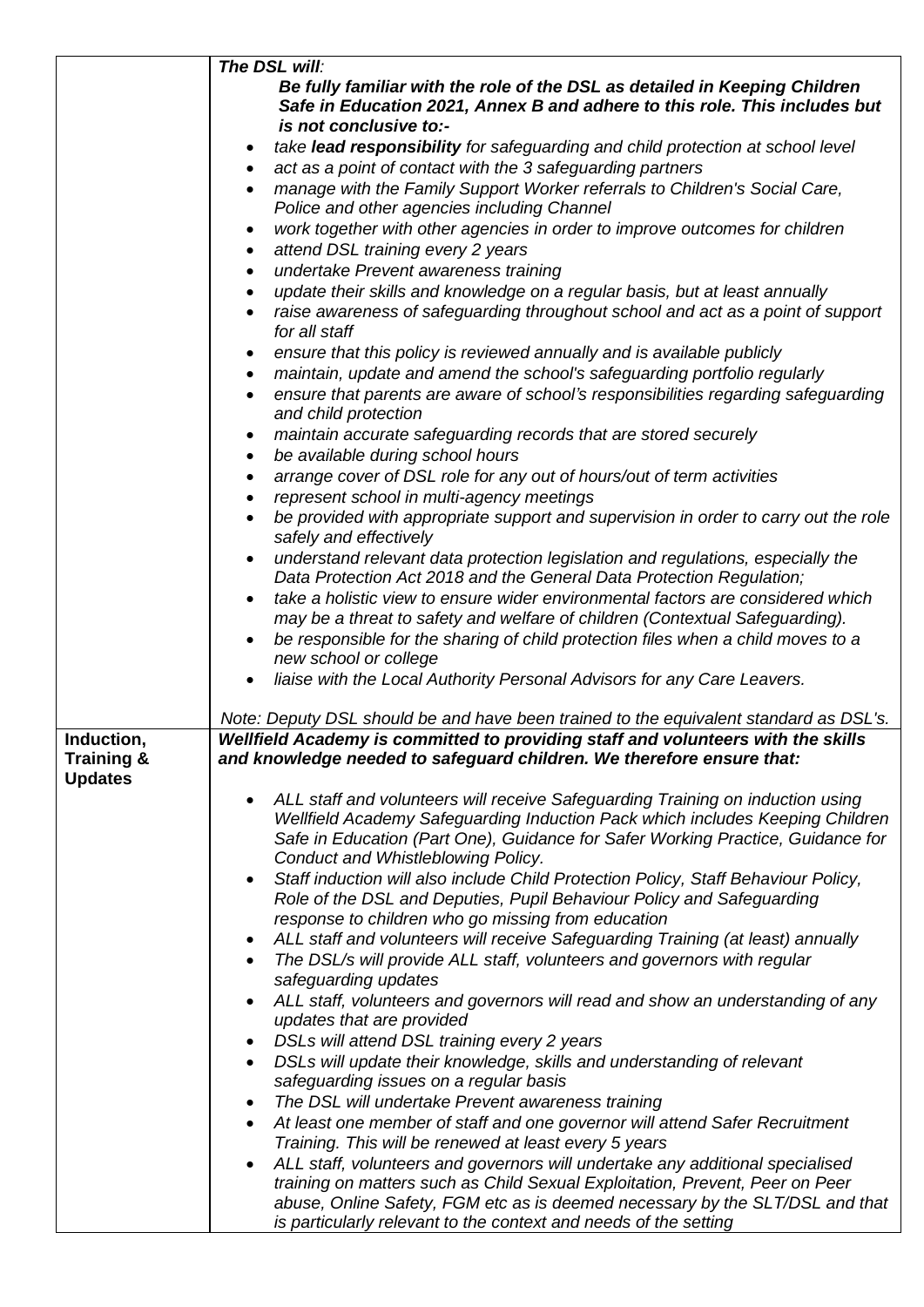|                         | any staff member will discuss any specific training requirements or gaps in<br>$\bullet$                                                                                                                                                                                                                                 |  |
|-------------------------|--------------------------------------------------------------------------------------------------------------------------------------------------------------------------------------------------------------------------------------------------------------------------------------------------------------------------|--|
|                         | knowledge or understanding with the DSL/s                                                                                                                                                                                                                                                                                |  |
|                         | Detailed records will be held of staff safeguarding training.                                                                                                                                                                                                                                                            |  |
| <b>Child Protection</b> | Wellfield Academy is committed to PREVENTING abuse, PROTECTING children                                                                                                                                                                                                                                                  |  |
|                         | from abuse and SUPPORTING those involved in cases of abuse. We therefore                                                                                                                                                                                                                                                 |  |
|                         | ensure that:                                                                                                                                                                                                                                                                                                             |  |
|                         | ALL staff and volunteers understand the importance of teaching children how to<br>$\bullet$                                                                                                                                                                                                                              |  |
|                         | keep themselves safe from all types of abuse                                                                                                                                                                                                                                                                             |  |
|                         | ALL staff and volunteers seek out opportunities that are relevant to their role, to<br>teach children the skills to keep themselves safe                                                                                                                                                                                 |  |
|                         | ALL staff and volunteers make and maintain positive and supportive relationships<br>with children which enable children to feel safe and valued                                                                                                                                                                          |  |
|                         | Safeguarding has a high status throughout school by being on the agenda at staff                                                                                                                                                                                                                                         |  |
|                         | meetings/briefings, information being readily available on notice boards, regular<br>updates                                                                                                                                                                                                                             |  |
|                         | ALL staff feel confident in approaching DSLs to raise concerns                                                                                                                                                                                                                                                           |  |
|                         | ALL staff and volunteers have an understanding of the four categories of abuse;<br>$\bullet$<br>NEGLECT, EMOTIONAL ABUSE, SEXUAL ABUSE, PHYSICAL ABUSE.                                                                                                                                                                  |  |
|                         | We will use Lancashire's Neglect Strategy 2019 and accompanying toolkit to                                                                                                                                                                                                                                               |  |
|                         | identify and assess children whose developmental needs are being insufficiently<br>met at an early stage, placing them at risk of achieving poor educational,                                                                                                                                                            |  |
|                         | emotional and social outcomes.                                                                                                                                                                                                                                                                                           |  |
|                         | <b>Lancashire Multi-Agency Neglect Strategy, Neglect Toolkit</b>                                                                                                                                                                                                                                                         |  |
|                         | ALL staff and volunteers understand that there are other ways in which children<br>can be abused such as; Online, Child Sexual Exploitation, Female Genital<br>Mutilation, Honour Based Abuse, Radicalisation, Trafficking, Slavery, Peer on                                                                             |  |
|                         | peer abuse, Forced Marriage and others                                                                                                                                                                                                                                                                                   |  |
|                         | ALL staff and volunteers have the knowledge, skills and expertise to recognise                                                                                                                                                                                                                                           |  |
|                         | the signs and symptoms of all types of abuse                                                                                                                                                                                                                                                                             |  |
|                         | All staff, if they have concerns, these should be acted on immediately: early<br>information sharing being vital in keeping children safe. In exceptional<br>circumstances staff should consider speaking to a member of SLT or Children's<br>Social Care to discuss safeguarding concerns if the DSL is not immediately |  |
|                         | available.<br>DSLs keep up to date with emerging and specific safeguarding issues and update                                                                                                                                                                                                                             |  |
|                         | training accordingly<br>DSLs update staff and volunteers knowledge and understanding of such issues in                                                                                                                                                                                                                   |  |
|                         | order for them to be able to identify children who are at risk of such specific<br>safeguarding issues                                                                                                                                                                                                                   |  |
|                         | ALL staff and volunteers will maintain and demonstrate an attitude of "it can<br>happen here"                                                                                                                                                                                                                            |  |
|                         | ALL staff and volunteers are child-centred in their practice and act in the best<br>interests of the child at all times                                                                                                                                                                                                  |  |
|                         | ALL staff recognise and understand that behaviour can be a child's way of<br>communicating distress and changes to behaviour may be an indicator of abuse                                                                                                                                                                |  |
|                         | ALL staff and volunteers have the skills to respond appropriately and sensitively<br>$\bullet$<br>to disclosures or allegations of abuse                                                                                                                                                                                 |  |
|                         | ALL staff and volunteers report cases of concern re: suspected abuse to the DSL.                                                                                                                                                                                                                                         |  |
|                         | This will be done as soon as possible via CPOMs                                                                                                                                                                                                                                                                          |  |
|                         | Where a child is at risk of immediate harm, ALL staff understand that they must<br>$\bullet$<br>refer to the Police or Children's Social Care                                                                                                                                                                            |  |
|                         | ALL staff and visitors know how to refer to Children's Social Care                                                                                                                                                                                                                                                       |  |
|                         | DSLs will make a Section 47 referral to Children's Social Care where a child is in<br>need of protection, has been significantly harmed or is at risk of significant harm,<br>using Lancashire of Continuum of Need and Thresholds Guidance and Risk                                                                     |  |
|                         | Management Toolkit to determine whether this threshold has been met                                                                                                                                                                                                                                                      |  |
|                         | This referral will be done by telephone and followed with a CSC Referral Form as<br>soon as possible                                                                                                                                                                                                                     |  |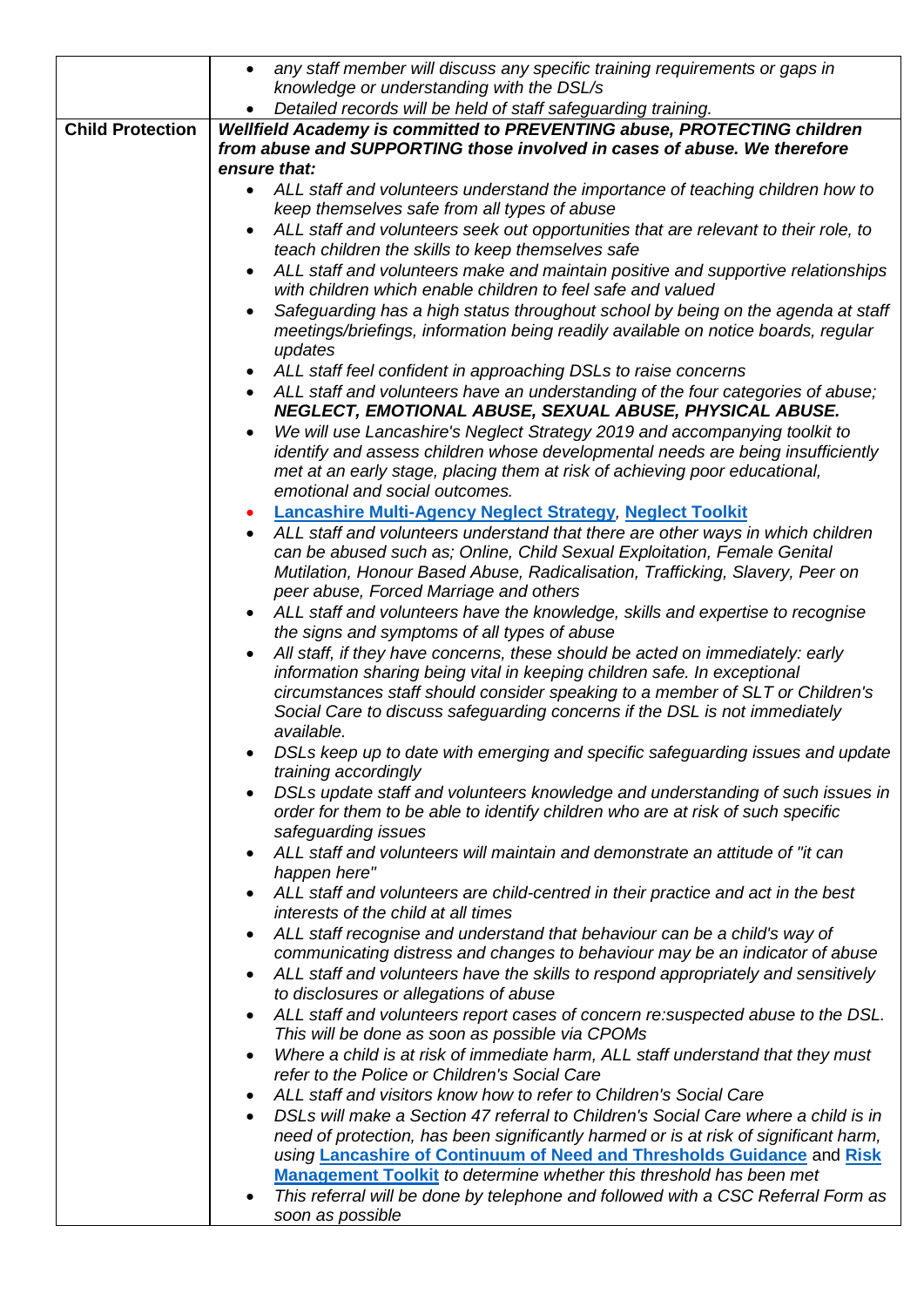|                      | Consent from parents/carers and child (if age appropriate) will be sought prior to<br>$\bullet$<br>this referral, except where this will cause delay or place anyone at risk<br>Where consent is not given, parents and carers are informed that a referral will<br>still be made, except where this will cause delay or place anyone at risk<br>DSLs adhere to policy, procedures and guidance from Lancashire Children's<br>Safeguarding Assurance Partnership (Formally Lancashire Safeguarding<br>Children's Board) with regard to sharing information<br>DSLs contribute to Strategy Discussions, Strategy Meetings, Initial and Review<br>Child Protection Conferences, Core Group Meetings and other CP meetings<br>DSLs or another appropriate member of staff, will attend CP meetings, produce<br>and present reports, liaise with staff, work with parents, work with other agencies<br>and ensure the voice of the child is evidenced throughout these processes<br>DSLs meet regularly to ensure that decisions made about children who are<br>subjects of CP Plans are agreed and a clear rationale for the decision is<br>documented<br>A copy of the child's CP Plan is included in the child's individual safeguarding file<br>ALL staff and volunteers will support victims of abuse in a capacity that is relevant<br>to their role. This will be determined by the DSL<br>DSLs will determine what information staff members need to know in order to<br>safeguard and support children.<br>Staff are offered appropriate support and/or supervision that is relevant to their<br>$\bullet$<br>role or involvement in particular cases |
|----------------------|------------------------------------------------------------------------------------------------------------------------------------------------------------------------------------------------------------------------------------------------------------------------------------------------------------------------------------------------------------------------------------------------------------------------------------------------------------------------------------------------------------------------------------------------------------------------------------------------------------------------------------------------------------------------------------------------------------------------------------------------------------------------------------------------------------------------------------------------------------------------------------------------------------------------------------------------------------------------------------------------------------------------------------------------------------------------------------------------------------------------------------------------------------------------------------------------------------------------------------------------------------------------------------------------------------------------------------------------------------------------------------------------------------------------------------------------------------------------------------------------------------------------------------------------------------------------------------------------------------------------------------------------------------|
|                      | Communication and work with parents and carers will always be undertaken in a<br>$\bullet$                                                                                                                                                                                                                                                                                                                                                                                                                                                                                                                                                                                                                                                                                                                                                                                                                                                                                                                                                                                                                                                                                                                                                                                                                                                                                                                                                                                                                                                                                                                                                                 |
|                      | supportive manner and in the best interests of the child                                                                                                                                                                                                                                                                                                                                                                                                                                                                                                                                                                                                                                                                                                                                                                                                                                                                                                                                                                                                                                                                                                                                                                                                                                                                                                                                                                                                                                                                                                                                                                                                   |
|                      | ALL staff understand that children who perpetrate abuse or display harmful<br>behaviour should be treated as victims first and foremost and supported in the<br>same way a victim of abuse would be supported                                                                                                                                                                                                                                                                                                                                                                                                                                                                                                                                                                                                                                                                                                                                                                                                                                                                                                                                                                                                                                                                                                                                                                                                                                                                                                                                                                                                                                              |
|                      | Specific programmes of intervention and support are offered to children and                                                                                                                                                                                                                                                                                                                                                                                                                                                                                                                                                                                                                                                                                                                                                                                                                                                                                                                                                                                                                                                                                                                                                                                                                                                                                                                                                                                                                                                                                                                                                                                |
|                      | families who are vulnerable<br>Risk Assessments will be undertaken where a child's behaviour poses a risk to                                                                                                                                                                                                                                                                                                                                                                                                                                                                                                                                                                                                                                                                                                                                                                                                                                                                                                                                                                                                                                                                                                                                                                                                                                                                                                                                                                                                                                                                                                                                               |
|                      |                                                                                                                                                                                                                                                                                                                                                                                                                                                                                                                                                                                                                                                                                                                                                                                                                                                                                                                                                                                                                                                                                                                                                                                                                                                                                                                                                                                                                                                                                                                                                                                                                                                            |
|                      | others, themselves or the environment.                                                                                                                                                                                                                                                                                                                                                                                                                                                                                                                                                                                                                                                                                                                                                                                                                                                                                                                                                                                                                                                                                                                                                                                                                                                                                                                                                                                                                                                                                                                                                                                                                     |
| <b>Child in Need</b> | Wellfield Axcademy is committed to ensuring the appropriate level of support is                                                                                                                                                                                                                                                                                                                                                                                                                                                                                                                                                                                                                                                                                                                                                                                                                                                                                                                                                                                                                                                                                                                                                                                                                                                                                                                                                                                                                                                                                                                                                                            |
|                      | offered to a "Child in Need" and their family. We therefore ensure that:                                                                                                                                                                                                                                                                                                                                                                                                                                                                                                                                                                                                                                                                                                                                                                                                                                                                                                                                                                                                                                                                                                                                                                                                                                                                                                                                                                                                                                                                                                                                                                                   |
|                      | DSLs will make a Section 17 referral to Children's Social Care where Early Help<br>has not been successful in reducing risk and meeting unmet needs using<br><b>Lancashire Continuum of Need and Thresholds Guidance and CSC Referal</b>                                                                                                                                                                                                                                                                                                                                                                                                                                                                                                                                                                                                                                                                                                                                                                                                                                                                                                                                                                                                                                                                                                                                                                                                                                                                                                                                                                                                                   |
|                      | Form                                                                                                                                                                                                                                                                                                                                                                                                                                                                                                                                                                                                                                                                                                                                                                                                                                                                                                                                                                                                                                                                                                                                                                                                                                                                                                                                                                                                                                                                                                                                                                                                                                                       |
|                      | DSLs will make a Section 17 referral to Children's Social Care where there is<br>$\bullet$<br>evidence that the Level 3 threshold has been met on the Continuum of Need                                                                                                                                                                                                                                                                                                                                                                                                                                                                                                                                                                                                                                                                                                                                                                                                                                                                                                                                                                                                                                                                                                                                                                                                                                                                                                                                                                                                                                                                                    |
|                      |                                                                                                                                                                                                                                                                                                                                                                                                                                                                                                                                                                                                                                                                                                                                                                                                                                                                                                                                                                                                                                                                                                                                                                                                                                                                                                                                                                                                                                                                                                                                                                                                                                                            |
|                      | of Need and Thresholds Guidance and the Risk Management Toolkit                                                                                                                                                                                                                                                                                                                                                                                                                                                                                                                                                                                                                                                                                                                                                                                                                                                                                                                                                                                                                                                                                                                                                                                                                                                                                                                                                                                                                                                                                                                                                                                            |
|                      | DSLs will obtain parental consent for the referral and for information to be shared,<br>$\bullet$<br>prior to contacting Children's Social Care                                                                                                                                                                                                                                                                                                                                                                                                                                                                                                                                                                                                                                                                                                                                                                                                                                                                                                                                                                                                                                                                                                                                                                                                                                                                                                                                                                                                                                                                                                            |
|                      | When consent is not given, DSLs will continue to offer Early Help with consent,                                                                                                                                                                                                                                                                                                                                                                                                                                                                                                                                                                                                                                                                                                                                                                                                                                                                                                                                                                                                                                                                                                                                                                                                                                                                                                                                                                                                                                                                                                                                                                            |
|                      | gather evidence of engagement or lack thereof, disguised compliance, impact on                                                                                                                                                                                                                                                                                                                                                                                                                                                                                                                                                                                                                                                                                                                                                                                                                                                                                                                                                                                                                                                                                                                                                                                                                                                                                                                                                                                                                                                                                                                                                                             |
|                      | the child, increase in risk or level of unmet need, improvements or deteriorations<br>DSLs will review such cases regularly and assess whether there is evidence that<br>$\bullet$                                                                                                                                                                                                                                                                                                                                                                                                                                                                                                                                                                                                                                                                                                                                                                                                                                                                                                                                                                                                                                                                                                                                                                                                                                                                                                                                                                                                                                                                         |
|                      | meets Level 4 threshold on the Continuum of Need. In such cases Child                                                                                                                                                                                                                                                                                                                                                                                                                                                                                                                                                                                                                                                                                                                                                                                                                                                                                                                                                                                                                                                                                                                                                                                                                                                                                                                                                                                                                                                                                                                                                                                      |
|                      | <b>Protection Procedures will be followed</b><br>DSLs, or other appropriate members of staff, will contribute to Child in Need                                                                                                                                                                                                                                                                                                                                                                                                                                                                                                                                                                                                                                                                                                                                                                                                                                                                                                                                                                                                                                                                                                                                                                                                                                                                                                                                                                                                                                                                                                                             |
|                      | <b>Meetings and Reviews</b>                                                                                                                                                                                                                                                                                                                                                                                                                                                                                                                                                                                                                                                                                                                                                                                                                                                                                                                                                                                                                                                                                                                                                                                                                                                                                                                                                                                                                                                                                                                                                                                                                                |
|                      | DSLs, or other appropriate member of staff, will attend CiN meetings, produce<br>and present reports, liaise with staff, work with parents, work with other agencies                                                                                                                                                                                                                                                                                                                                                                                                                                                                                                                                                                                                                                                                                                                                                                                                                                                                                                                                                                                                                                                                                                                                                                                                                                                                                                                                                                                                                                                                                       |
|                      | and ensure the voice of the child is evidenced throughout these processes<br>DSLs will meet regularly to ensure that decisions made about children who are                                                                                                                                                                                                                                                                                                                                                                                                                                                                                                                                                                                                                                                                                                                                                                                                                                                                                                                                                                                                                                                                                                                                                                                                                                                                                                                                                                                                                                                                                                 |
|                      | subjects of CiN Plans are agreed and a clear rationale for the decision is                                                                                                                                                                                                                                                                                                                                                                                                                                                                                                                                                                                                                                                                                                                                                                                                                                                                                                                                                                                                                                                                                                                                                                                                                                                                                                                                                                                                                                                                                                                                                                                 |
|                      | this will be determined and assessed by the DSL using the Lancashire Continuum<br>documented<br>A copy of the child's CiN Plan is included in the child's individual safeguarding file.                                                                                                                                                                                                                                                                                                                                                                                                                                                                                                                                                                                                                                                                                                                                                                                                                                                                                                                                                                                                                                                                                                                                                                                                                                                                                                                                                                                                                                                                    |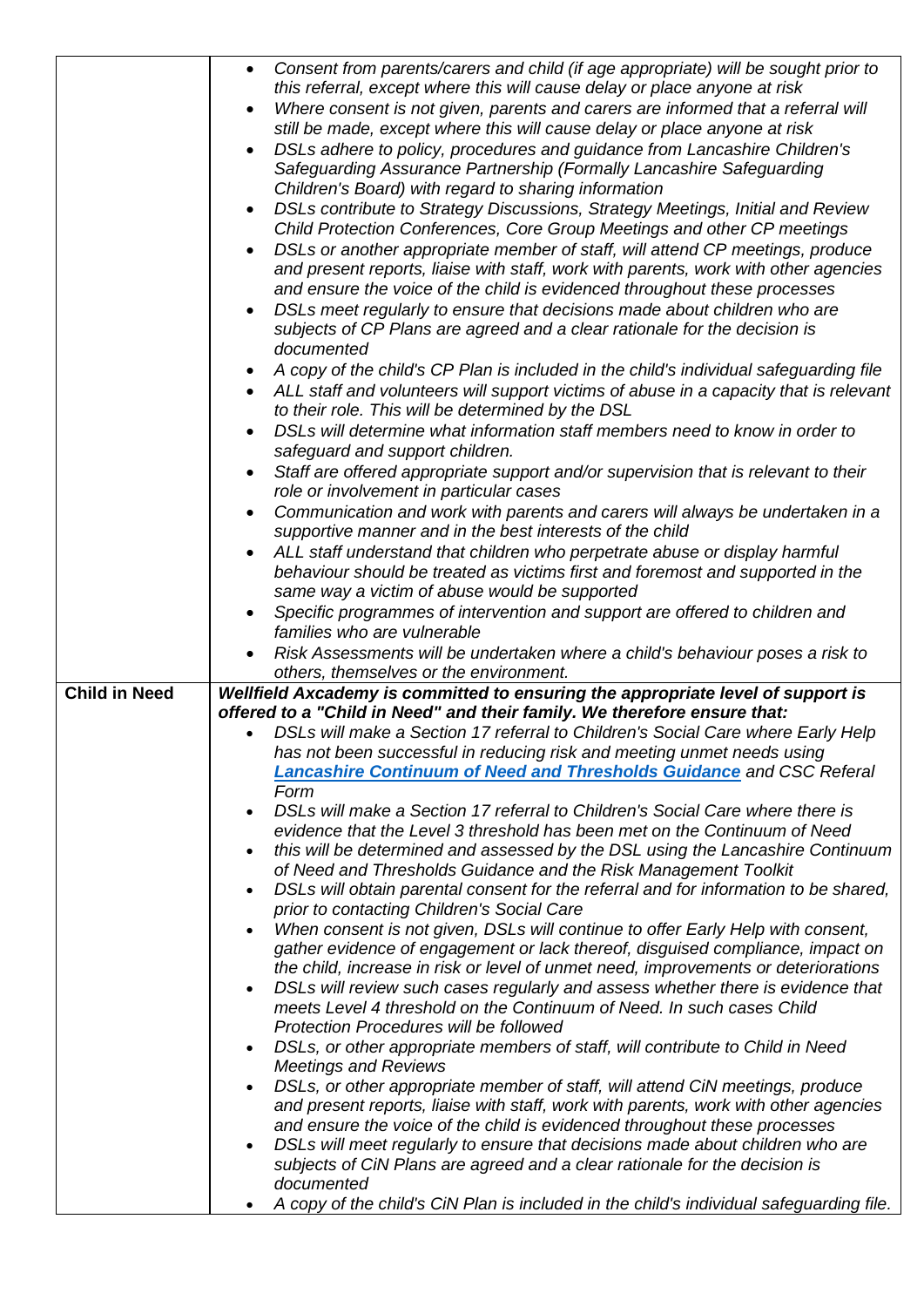| <b>Early Help</b>                      | Wellfield Academy is committed to providing our families with the right help at the                                                                  |
|----------------------------------------|------------------------------------------------------------------------------------------------------------------------------------------------------|
|                                        | right time. Any child may benefit from early help, but ALL school and college staff                                                                  |
|                                        | should be particularly alert to the potential need for early help for a child who:                                                                   |
|                                        | is disabled and has specific additional needs;<br>٠                                                                                                  |
|                                        | has special educational needs (whether or not they have a statutory education,<br>$\bullet$                                                          |
|                                        | health and care plan);                                                                                                                               |
|                                        | is a young carer;<br>٠                                                                                                                               |
|                                        | is showing signs of being drawn in to anti-social or criminal behaviour, including<br>$\bullet$                                                      |
|                                        | gang involvement and association with organised crime groups;                                                                                        |
|                                        | is frequently missing/goes missing from care or from home;<br>$\bullet$                                                                              |
|                                        | is misusing drugs or alcohol themselves;<br>$\bullet$<br>Is at risk of modern slavery, trafficking or exploitation;<br>$\bullet$                     |
|                                        | is in a family circumstance presenting challenges for the child, such as substance<br>$\bullet$                                                      |
|                                        | abuse, adult mental health problems or domestic abuse;                                                                                               |
|                                        | has returned home to their family from care;<br>$\bullet$                                                                                            |
|                                        | is showing early signs of abuse and/or neglect;<br>٠                                                                                                 |
|                                        | is at risk of being radicalised or exploited;<br>$\bullet$                                                                                           |
|                                        | is a privately fostered child<br>$\bullet$                                                                                                           |
|                                        | any other identified reason not listed above that requires extra support or                                                                          |
|                                        | intervention to improve outcomes for families and children including mental                                                                          |
|                                        | health support.                                                                                                                                      |
|                                        | We therefore ensure that:                                                                                                                            |
|                                        | ALL staff and volunteers can identify the risk factors that indicate a family or pupil                                                               |
|                                        | may benefit from Early Help                                                                                                                          |
|                                        | ALL staff and volunteers will use the school's agreed format for letting the DSL                                                                     |
|                                        | know about Early Help requirements                                                                                                                   |
|                                        | DSLs will undertake a CAF assessment, when appropriate, to identify what Early<br>$\bullet$                                                          |
|                                        | Help is required<br>• DSLs will signpost and refer to appropriate support agencies                                                                   |
|                                        | DSLs will lead on TAF meetings where is it appropriate for them to do so<br>$\bullet$                                                                |
|                                        | DSLs will utilise Children and Family Wellbeing Service using the Request for                                                                        |
|                                        | <b>Support form</b>                                                                                                                                  |
|                                        | DSLs will refer to CSC where Early Help has not been successful in reducing risk                                                                     |
|                                        | and meeting unmet needs using <b>Lancashire Continuum of Need and</b>                                                                                |
|                                        | <b>Thresholds Guidance and CSC Referral Form</b>                                                                                                     |
|                                        | DSLs and other identified staff will identify and work with any organisations that<br>are relevant in meeting the needs of pupils and their families |
|                                        | DSLs and other identified staff will initiate and maintain positive and supportive                                                                   |
|                                        | relationships with parents and carers of children who may benefit from Early Help                                                                    |
|                                        | DSLs or appropriately trained school staff will generally be the lead for Early Help                                                                 |
|                                        | cases if this is in the best interests of the family.                                                                                                |
|                                        |                                                                                                                                                      |
| <b>Specific</b><br><b>Safeguarding</b> | Wellfield Academy is committed to keeping our children safe from specific forms<br>of abuse.                                                         |
|                                        |                                                                                                                                                      |
|                                        | We will formulate risk management plans where required using the guidance and                                                                        |
|                                        | template below.                                                                                                                                      |
|                                        | We will ensure that:                                                                                                                                 |
|                                        | ALL staff and volunteers understand that there are specific and emerging ways in                                                                     |
|                                        | which children can be abused and are aware of these specific issues, reporting                                                                       |
|                                        | any concerns, in the appropriate manner to the DSL. Specific issues include (but                                                                     |
|                                        | are not limited to):                                                                                                                                 |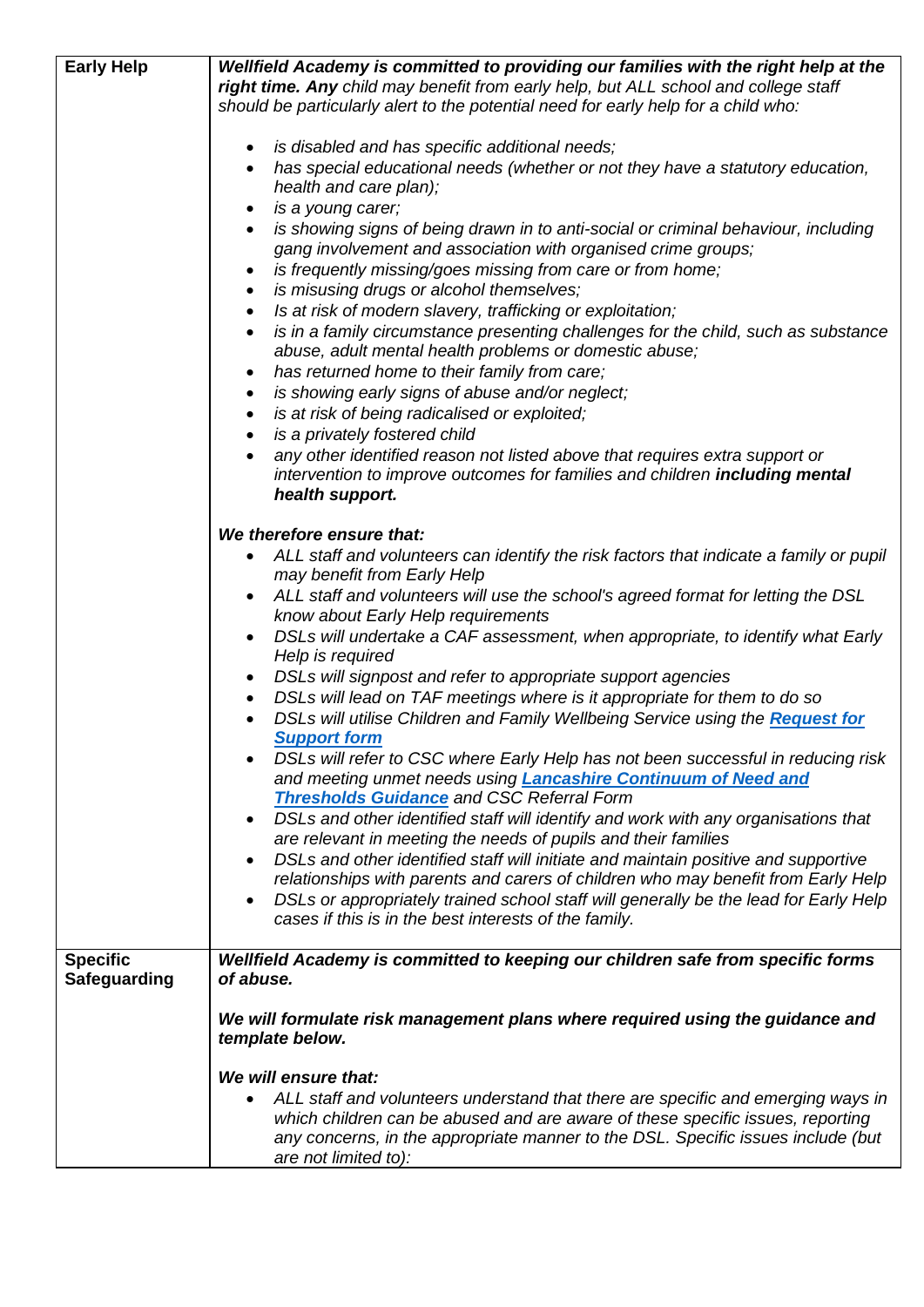*Radicalisation: refers to the process by which a person comes to support terrorism and forms of extremism. There is no single way of identifying an individual who is likely to be susceptible to an extremist ideology.*

- *Wellfield Academy recognises that protection from extremism & radicalisation is a vital element of safeguarding*
- *ALL staff and volunteers will have 'due regard to the need to prevent people from being drawn into terrorism', known as the 'Prevent Duty'*
- *Prevent Safeguarding Lead – Ms C Wilson*
- *Prevent Governor Lead – Mrs H Dicker*
- *Prevent Curriculum Lead – Mrs H Livesley*
- *ALL staff and volunteers will have a general understanding of how to identify a child who may be at risk of radicalisation*
- *ALL staff and volunteers will use professional judgement in identifying children who might be at risk of radicalisation and act proportionately*
- *The school [Online Safety Policy](http://www.lancsngfl.ac.uk/onlinesafety/index.php?category_id=13) will ensure the safety of children by ensuring they cannot access terrorist and extremist material when using the internet and that suitable filtering software is in place*
- *DSLs understand when it is appropriate to make a referral to the Channel Panel and are aware of how to do so.*



*Child Sexual Exploitation (CSE) involves exploitative situations, contexts and relationships where young people may receive something (e.g. food, accommodation, drugs, alcohol, gifts or simply affection) as a result of engaging in sexual activities. The perpetrator will not only groom the victim (possibly over a long period of time) but will always hold some kind of power which increases as the exploitative relationship develops. Sexual exploitation involves a degree of coercion, intimidation or enticement, including unwanted pressures from peers to have sex, sexual bullying including on line bullying (cyberbullying) and grooming. It is important to recognise that some young people who are being sexually exploited do not exhibit any external signs of this abuse and do not recognise that they are a victim of abuse.*

- *The school curriculum (whereby sexual relationships/PSHCE is delivered) will include relevant information around the risks associated with CSE*
- *The school [Online Safety Policy](http://www.lancsngfl.ac.uk/onlinesafety/index.php?category_id=13) will ensure the safety of children by ensuring they cannot access inappropriate material when using the internet and that suitable filtering software is in place*

*Child Criminal Exploitation - is a form of child abuse. It occurs where an individual or group takes advantage of an imbalance of power to coerce, control, manipulate or deceive a child or young person under the age of 18 into any criminal activity:- (a) in exchange for something the victim needs or wants, and/or (b) for the financial or other advantage of the perpetrator or facilitator and/or (c) through violence or the threat of violence. Child criminal exploitation does not always involve physical contact; it can also occur through the use of technology. CCE:-*

- *can affect any child or young person (male or female) under the age of 18 years*
- *can affect any vulnerable adult over the age of 18 years*
- *can still be exploitation even if the activity appears consensual*
- *can involve force and/or enticement-based methods of compliance and is often accompanied by violence or threats of violence*
- *can be perpetrated by individuals or groups, males or females, and young people or adults; and*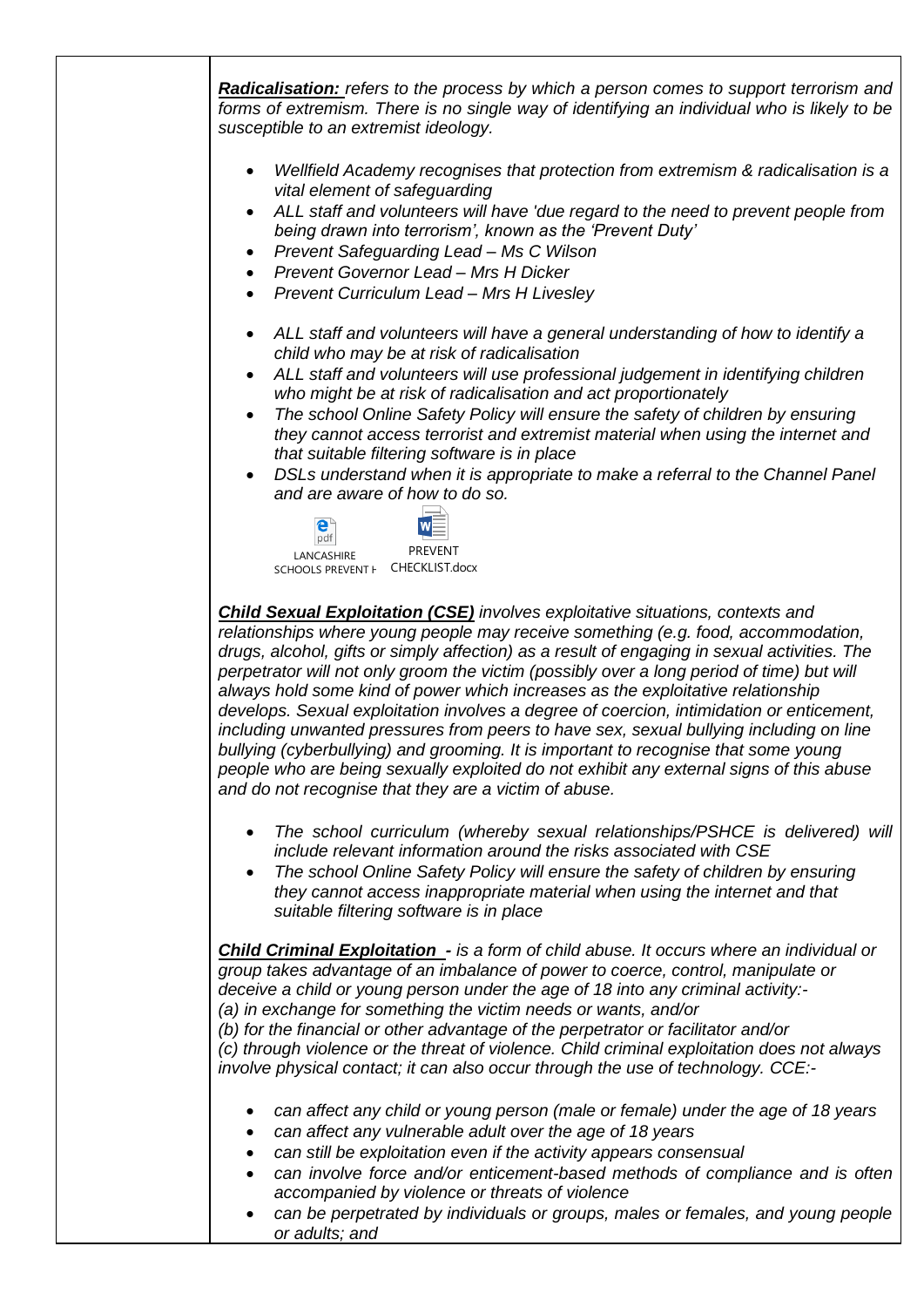| $\bullet$              | is typified by some form of power imbalance in favour of those perpetrating the<br>exploitation. Whilst age may the most obvious, this power imbalance can also be<br>due to a range of other factors including gender, cognitive ability, physical strength,<br>status, and access to economic or other resources.                                                                                                                                                                                                                                                                                                                                                                     |
|------------------------|-----------------------------------------------------------------------------------------------------------------------------------------------------------------------------------------------------------------------------------------------------------------------------------------------------------------------------------------------------------------------------------------------------------------------------------------------------------------------------------------------------------------------------------------------------------------------------------------------------------------------------------------------------------------------------------------|
|                        | Criminal exploitation of children can include <b>County Lines</b> . This is a geographically<br>widespread form of harm that is a typical feature of county lines criminal activity: drug<br>networks or gangs groom and exploit children and young people to carry drugs and<br>money from urban areas to suburban and rural areas, market and seaside towns or<br>move drugs from A to B. Key to identifying potential involvement in county lines are<br>missing episodes, when the victim may have been trafficked or the purpose of<br>transporting drugs and a referral to the National Referral Mechanism should be<br>considered in addition to normal safeguarding procedures. |
|                        | <b>Honour Based Abuse (HBA) Honour based abuse</b> is a collection of practices used to<br>control behaviour within families in order to protect perceived cultural and religious<br>beliefs and/or honour. Violence or abuse can occur when perpetrators perceive that a<br>relative has shamed the family and/or community by breaking their honour code.                                                                                                                                                                                                                                                                                                                             |
|                        | <b>Forced Marriage</b> is one whereby one or both parties do not consent to marriage but are<br>forced to do so through violence, threats or any form of coercion. Schools play an important<br>role in safeguarding children from being forced to marry.                                                                                                                                                                                                                                                                                                                                                                                                                               |
|                        | <b>Female Genital Mutilation (FGM)</b> is encompassed within the term Honour Based Abuse:                                                                                                                                                                                                                                                                                                                                                                                                                                                                                                                                                                                               |
| $\bullet$              | ALL staff and volunteers are aware of the "one chance rule" and will report all<br>cases of suspected Honour Based Abuse or FGM to the DSL immediately<br>FGM is illegal in the UK and a form of child abuse with long-lasting harmful<br>consequences                                                                                                                                                                                                                                                                                                                                                                                                                                  |
| $\bullet$<br>$\bullet$ | ALL staff need to be alert to the possibility of when a female pupil may be at risk<br>of FGM or when it may have been conducted on them<br>Whilst all staff should speak to the designated safeguarding lead (or deputy)<br>with regard to any concerns about female genital mutilation (FGM), there is a<br>specific legal duty on teachers. If a teacher, in the course of their work in the<br>profession, discovers that an act of FGM appears to have been carried out on<br>a girl under the age of 18 or there are concerns this may be about to happen,<br>the teacher must report this to the police.                                                                         |
|                        | Modern Slavery The Modern Slavery Act 2015 places a new statutory duty on public<br>authorities, including schools, to notify the National Crime Agency (NCA) (section 52 of the<br>Act) on observing signs or receiving intelligence relating to modern slavery. The public<br>authority (including schools) bears this obligation where it has 'reasonable grounds to<br>believe that a person may be a victim of slavery or human trafficking':                                                                                                                                                                                                                                      |
|                        | Staff must be aware of the above and contact the DSL should they suspect or<br>receive information that either parents or their children may be victims of modern<br>slavery. The DSL should then contact the NCA and follow their normal<br>safeguarding procedures.                                                                                                                                                                                                                                                                                                                                                                                                                   |
|                        | Peer on Peer Abuse (including sexual violence and harassment) occurs when a<br>young person is exploited, bullied and / or harmed by their peers who are the same or<br>similar age; everyone directly involved in peer on peer abuse is under the age of 18.<br>Please see Peer on Peer abuse Pan Lancashire procedures.                                                                                                                                                                                                                                                                                                                                                               |
|                        | Wellfield Academy will refer to specific guidance in Keeping Children Safe in Education<br>Part five: Child on Child Sexual Violence and Sexual Harassment.                                                                                                                                                                                                                                                                                                                                                                                                                                                                                                                             |
|                        | This is most likely to include, but may not be limited to: bullying (including                                                                                                                                                                                                                                                                                                                                                                                                                                                                                                                                                                                                          |

*cyberbullying); physical abuse such as hitting, kicking, shaking, biting, hair pulling, or*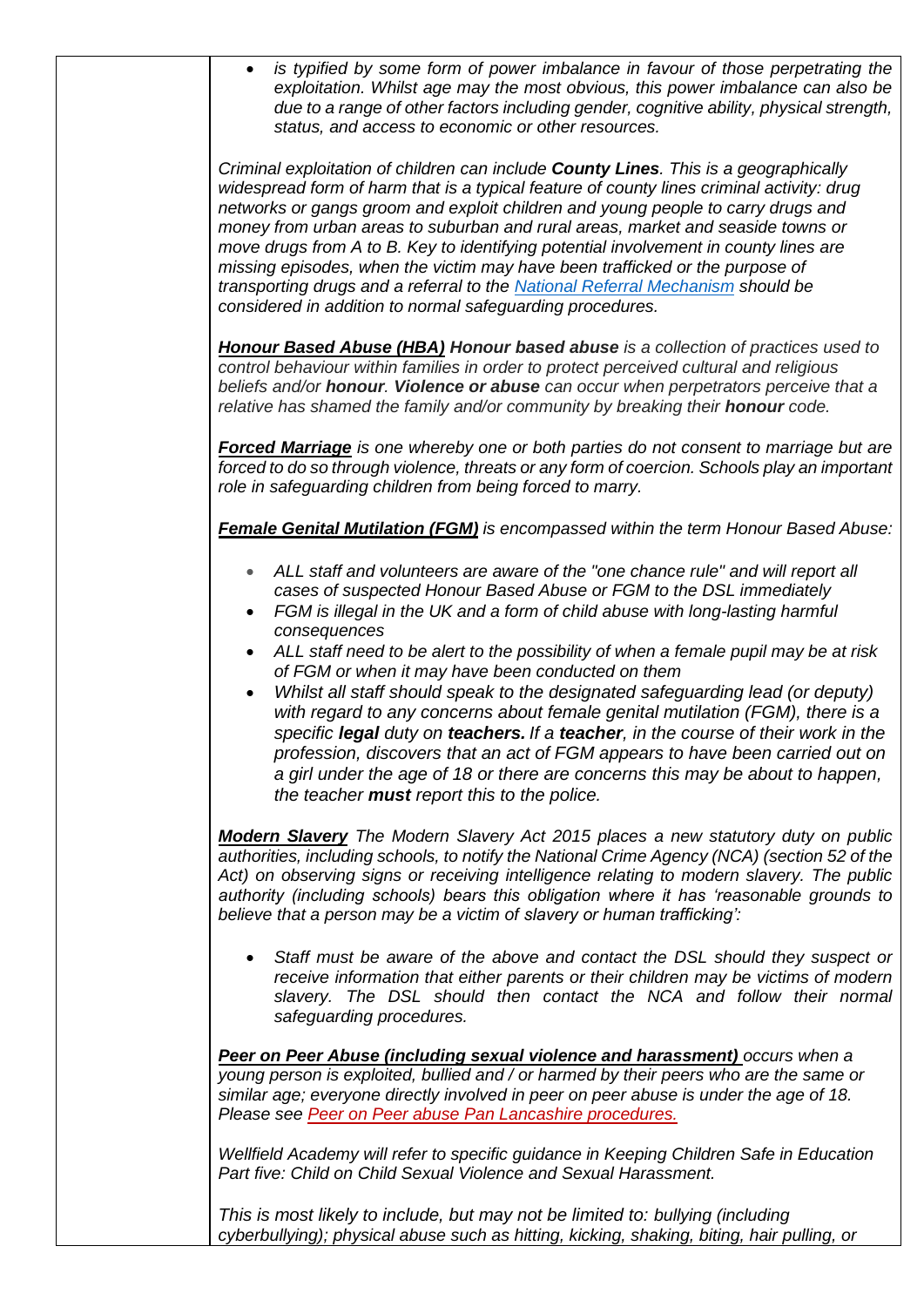| otherwise causing physical harm; sexual violence and sexual harassment; sexting (also<br>known as youth produced sexual imagery); and initiation/hazing type violence and rituals.<br>This will also include <b>Upskirting.</b> It typically involves taking a photograph under a<br>person's clothing without them knowing, with the intention of viewing their genitals or<br>buttocks for sexual gratification or causing humiliation, distress or alarm. |
|--------------------------------------------------------------------------------------------------------------------------------------------------------------------------------------------------------------------------------------------------------------------------------------------------------------------------------------------------------------------------------------------------------------------------------------------------------------|
| ALL staff and volunteers understand that children can abuse other children<br>ALL staff and volunteers will inform the DSL of suspected peer abuse and record<br>in line with schools recording policy                                                                                                                                                                                                                                                       |
| Peer on peer abuse will be taken as seriously as any other form of abuse<br>All staff understand that abuse is abuse and should never be tolerated or                                                                                                                                                                                                                                                                                                        |
| passed off as "banter", "just having a laugh" or "part of growing up<br>All staff will understand that pupils with SEND are more prone to peer group                                                                                                                                                                                                                                                                                                         |
| isolation and school will have extra pastoral support to address this.<br>Physical abuse between peers will be managed under the school's <b>Behaviour</b><br><b>Policy</b>                                                                                                                                                                                                                                                                                  |
| Emotional abuse between peers will be managed under the school's Anti-Bullying<br>Policy.                                                                                                                                                                                                                                                                                                                                                                    |
| Harmful sexual behaviour will be identified and managed using the <b>Brook Traffic</b><br><b>Light Tool</b> and with support and guidance from LCC Schools Safeguarding<br><b>Officers</b>                                                                                                                                                                                                                                                                   |
| Sexting - (See specific guidance below in regards to Sexting)<br>In cases of suspected or actual peer on peer abuse a risk assessment will be<br>undertaken and appropriate and proportionate control measures put in place to<br>manage and reduce risk.                                                                                                                                                                                                    |
| DSLs understand that regarding peer on peer abuse, the victim and the<br>perpetrator are likely to have unmet needs and require support and assessment<br>to determine these                                                                                                                                                                                                                                                                                 |
| The DSL will assess on a case-by-case basis, supported by children's social<br>care and the police if required to ensure the most appropriate response for the<br>children / young people involved                                                                                                                                                                                                                                                           |
| The DSL will consider:<br>the wishes of the victim in terms of how they want to proceed                                                                                                                                                                                                                                                                                                                                                                      |
| the nature of the alleged incident<br>$\bullet$                                                                                                                                                                                                                                                                                                                                                                                                              |
| the ages of the children involved                                                                                                                                                                                                                                                                                                                                                                                                                            |
| the development stages of the children involved                                                                                                                                                                                                                                                                                                                                                                                                              |
| any power imbalance between the children                                                                                                                                                                                                                                                                                                                                                                                                                     |
| is the incident a one-off or a sustained pattern of abuse<br>are there ongoing risks to the victim, other children, school or college staff<br>contextual safeguarding issues.                                                                                                                                                                                                                                                                               |
| Following a report of sexual violence, the designated safeguarding lead (or deputy)<br>will make an immediate risk and needs assessment, considering:<br>the victim                                                                                                                                                                                                                                                                                          |
| the alleged perpetrator                                                                                                                                                                                                                                                                                                                                                                                                                                      |
| all other children (and if appropriate adult students and staff).<br>Risk assessments will be recorded and kept under review as a minimum<br>termly.                                                                                                                                                                                                                                                                                                         |
| <b>Examples of risk Assessments and Guidance below:</b>                                                                                                                                                                                                                                                                                                                                                                                                      |
|                                                                                                                                                                                                                                                                                                                                                                                                                                                              |
| Lancashire Education<br>Lancashire Risk<br>Risk Management PlaManagement Plans                                                                                                                                                                                                                                                                                                                                                                               |
| (Further detailed guidance on Child on Child Sexual Violence and Sexual Harassment is<br>found in Keeping Children Safe in Education 2020, part 5).                                                                                                                                                                                                                                                                                                          |
|                                                                                                                                                                                                                                                                                                                                                                                                                                                              |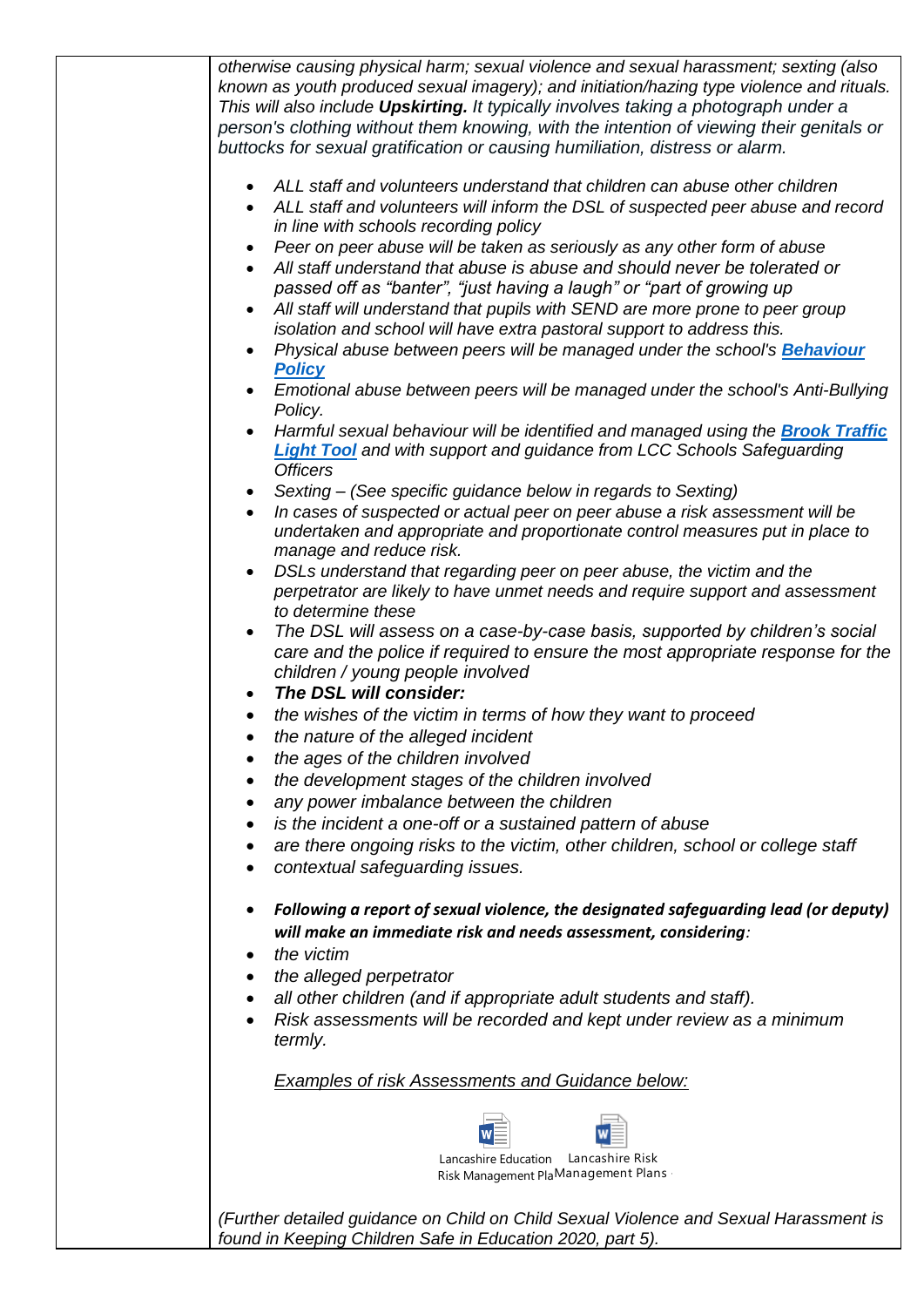*Domestic abuse is any incident or pattern of incidents of controlling, coercive, threatening behaviour, violence or abuse between those aged 16 and over who are, or have been, intimate partners or family members regardless of gender or sexuality. The abuse can encompass, but is not limited to:* 

- *Psychological*
- *Physical*
- *Sexual*
- *Financial*
- *Emotional*

*Exposure to domestic abuse and / or violence can have a serious, long lasting emotional and psychological impact on children. In some cases, a child may blame themselves for the abuse or may have had to leave the family home as a result.* 

- *ALL staff and volunteers understand what domestic abuse is and the potential impact upon children and how this might be displayed. The DSLs will: -*
- *Ensure that the school has suitably trained Key Adult/s in order to fulfil its obligations under Operation Encompass*
- *Ensure that the school's commitment to Operation Encompass is known throughout the school community via the means of staff training, parental letters, posters and the school website*
- *School will provide an overview of Operation Encompass with the names of the Op Encompass leads and a link to the Op Encompass website [\(https://www.operationencompass.org/\)](https://www.operationencompass.org/) Operation Encompass lead at Wellfield Academy is Mr S Fitzgerald*

*Children Missing from Education can be a potential sign of abuse or neglect including sexual exploitation, child criminal exploitation, undergoing female genital mutilation, forced marriage or travelling to conflict zones.* 

- *ALL staff and volunteers follow school procedures when a child misses education particularly on repeat occasions to help identify the risk of abuse and neglect*
- *The school Attendance Policy is up to date, reviewed annually and includes reference to CME and procedures followed in the case of children missing or who have attendance concerns*
- *There is an admissions policy and an attendance register*
- *The Local Authority is informed of any pupil who fails to attend school regularly, or has been absent without the school's permission for a continuous period of 10 school days or more*
- *Where reasonably possible schools and colleges should hold more than one emergency contact number for their pupils and students.*
- *ALL staff will be aware that children going missing from education can be a warning sign of safeguarding considerations. .*

*Sexting is defined as the production and/or sharing of sexual photos and videos of and by young people who are under the age of 18. [\(UKCCIS, 2016\)](https://www.gov.uk/government/publications/sexting-in-schools-and-colleges), It includes nude or nearly nude images and/or sexual acts. It is also referred to as 'youth produced sexual imagery'. 'Sexting' does not include the sharing of sexual photos and videos of under-18 year olds with or by adults. This is a form of child sexual abuse and must be referred to the police.*

- *School staff are aware of how to manage sexting incidents and must pass on any incidents or concerns to the DSL*
- *School staff are aware that they should never view, download or share the imagery, or ask a child to share or download – this is illegal*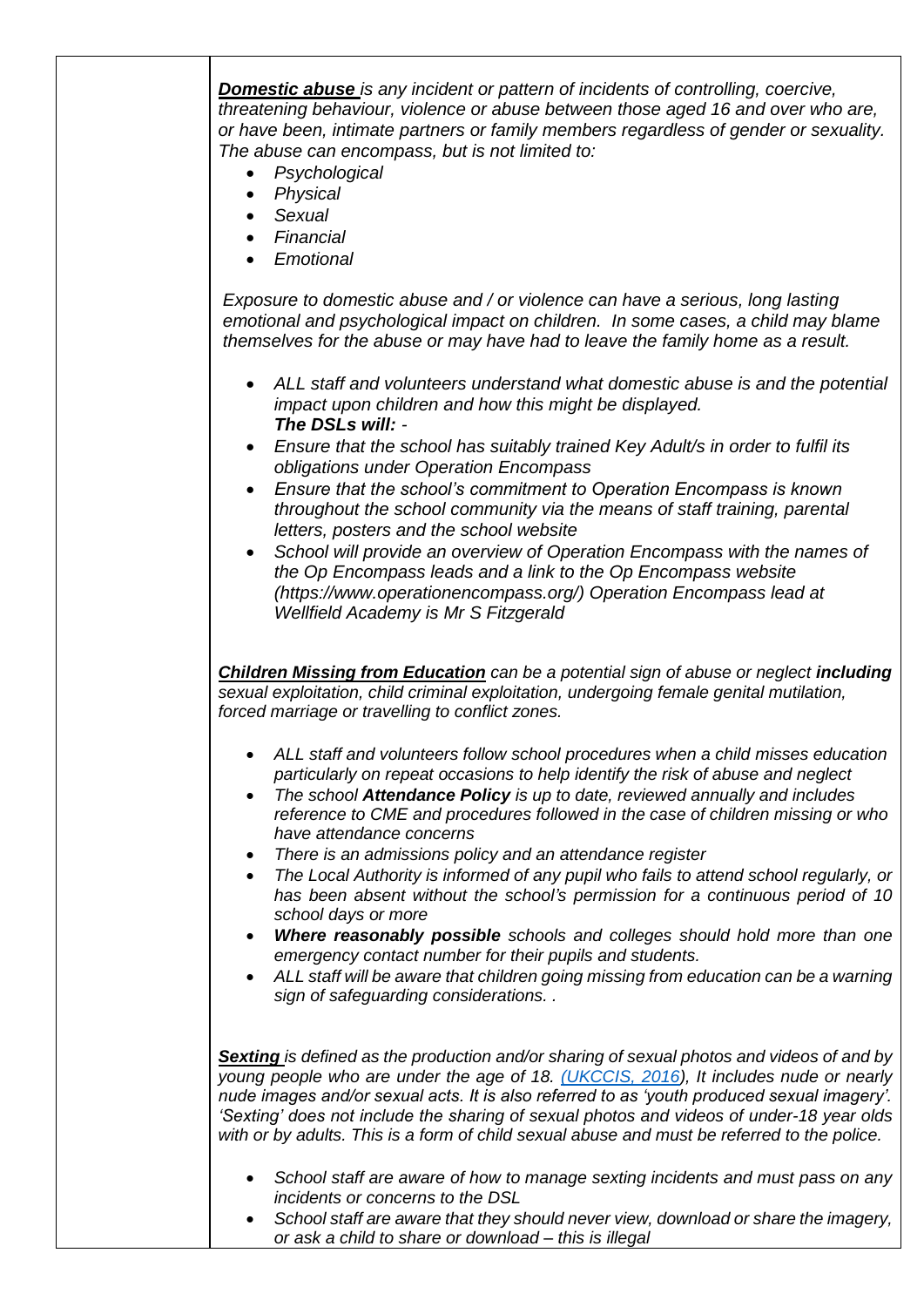|                       | If staff have already viewed the imagery by accident (e.g. if a young person has<br>$\bullet$<br>showed it to them before they could ask them not to), report this to the DSL<br>Staff will not delete the imagery or ask the young person to delete it.<br>Staff will not ask the young person(s) who are involved in the incident to disclose<br>٠<br>information regarding the imagery. This is the responsibility of the DSL<br>Staff will keep details of the incident confidential, reporting this to the DSL<br>$\bullet$<br>Staff are mindful not to do anything to blame or shame any young people involved<br>$\bullet$<br>The incident will be followed up by the DSL or Deputies and follow appropriate<br>guidelines as set in (UKCCIS, 2016).<br>If the DSL/SLT must view the images, this should be discussed and done so in a                                                                                                                                                                                                                         |
|-----------------------|-----------------------------------------------------------------------------------------------------------------------------------------------------------------------------------------------------------------------------------------------------------------------------------------------------------------------------------------------------------------------------------------------------------------------------------------------------------------------------------------------------------------------------------------------------------------------------------------------------------------------------------------------------------------------------------------------------------------------------------------------------------------------------------------------------------------------------------------------------------------------------------------------------------------------------------------------------------------------------------------------------------------------------------------------------------------------|
|                       | private space and the reasoning behind this must be logged on the incident report.<br>Other vulnerable categories                                                                                                                                                                                                                                                                                                                                                                                                                                                                                                                                                                                                                                                                                                                                                                                                                                                                                                                                                     |
|                       | ALL staff will have read Annex A of Keeping Children Safe in Education and be<br>aware of specific forms of abuse and safeguarding issues and vulnerable groups<br>of children including;<br>Children in the Court system;<br>٠<br>Children with family members in prison<br>$\bullet$<br><b>Child Criminal Exploitation</b><br>$\bullet$<br>Homelessness                                                                                                                                                                                                                                                                                                                                                                                                                                                                                                                                                                                                                                                                                                             |
|                       | For all specific safeguarding issues, DSLs will seek advice from LCC Schools<br>Safeguarding Officers or MASH Education Officers and follow national and local<br>guidance. https://panlancashirescb.proceduresonline.com/chapters/contents.html                                                                                                                                                                                                                                                                                                                                                                                                                                                                                                                                                                                                                                                                                                                                                                                                                      |
| <b>Online Safety</b>  | Wellfield Academy is committed to keeping pupils safe online. We therefore                                                                                                                                                                                                                                                                                                                                                                                                                                                                                                                                                                                                                                                                                                                                                                                                                                                                                                                                                                                            |
|                       | ensure that:<br>ALL staff and volunteers understand that children can be harmed online via<br>hurtful and abusive messages, enticing children to engage in age inappropriate<br>conversations, sharing and production of indecent images or encouraging risk<br>taking behaviour<br>xOnline bullying by pupils, via texts and emails, will be treated as seriously as any<br>other type of bullying and will be managed through our Anti-bullying / Behaviour<br>Policy<br>There is a clear and explicit procedure for dealing with mobile phones that are<br>brought into school by children<br>DfE advice; Searching, Screening and Confiscation is followed where there is<br>a need to search a pupil for a mobile device<br>When school become aware of an online safety issue that has occurred outside<br>of school, it is managed in accordance with the school Online Safety Policy<br>The school has appropriate filters and monitoring systems in place regarding use<br>of internet (3G and 4G) in school - these should be detailed in the Online Safety |
|                       | Policy.                                                                                                                                                                                                                                                                                                                                                                                                                                                                                                                                                                                                                                                                                                                                                                                                                                                                                                                                                                                                                                                               |
| <b>Record Keeping</b> | Wellfield Academy is committed to recording all matters relating to the welfare of<br>children in a relevant format. We therefore ensure that:<br>DSLs will create and maintaining accurate safeguarding records<br>$\bullet$<br>There is an agreed format for reporting all matters relating to child wellbeing, from<br>an early help requirement to a disclosure of abuse<br>ALL staff use the agreed format for passing on concerns<br>Concerns should be factual and evidence based                                                                                                                                                                                                                                                                                                                                                                                                                                                                                                                                                                              |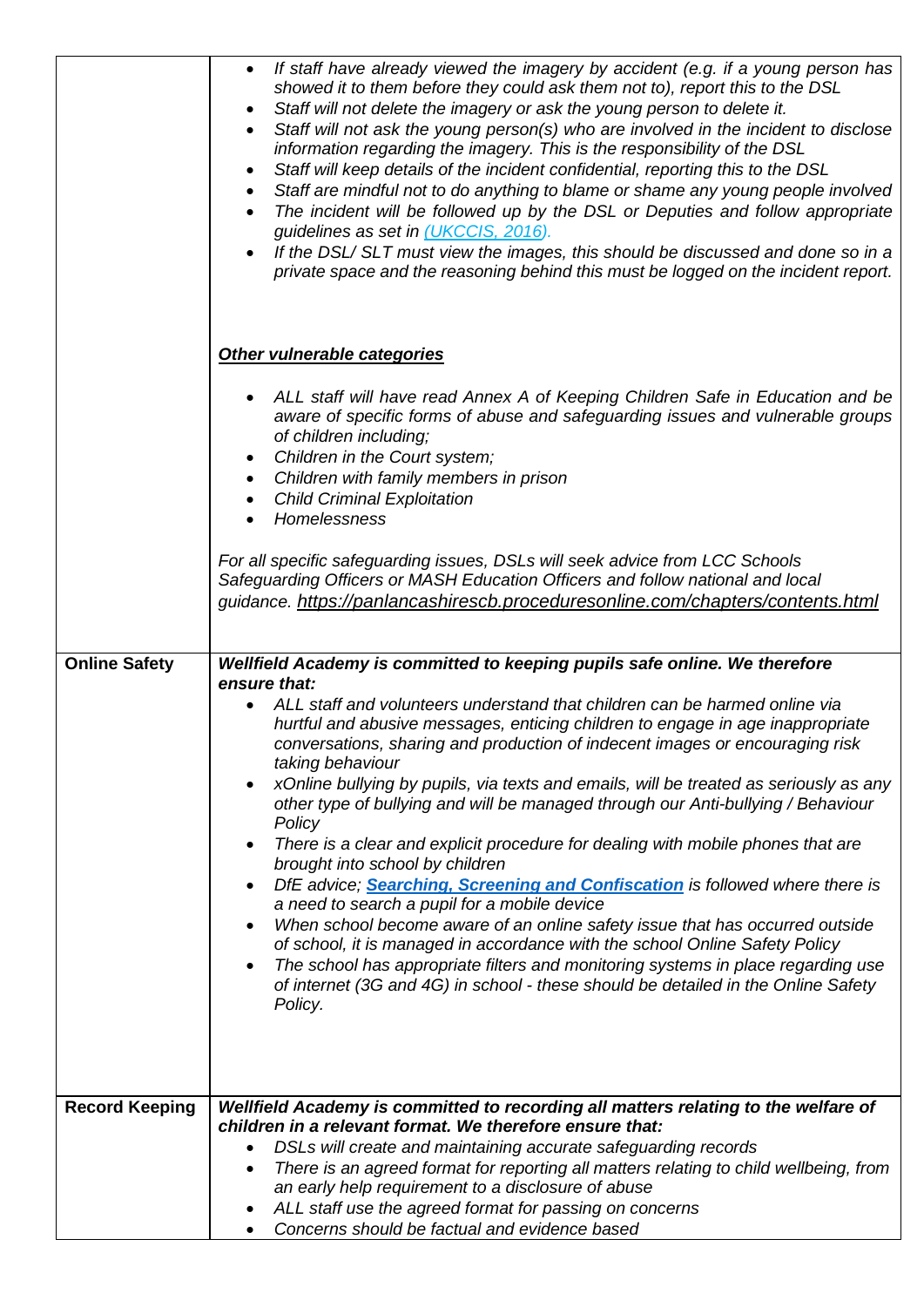|                    | Concerns should be logged on the CPOMs<br>$\bullet$                                                                                                                                                              |
|--------------------|------------------------------------------------------------------------------------------------------------------------------------------------------------------------------------------------------------------|
|                    | Concerns should be passed directly to the DSL<br>$\bullet$                                                                                                                                                       |
|                    | ALL concern logs will be kept electronically<br>$\bullet$                                                                                                                                                        |
|                    | A pupil will have an individual safeguarding file when there has been a number of<br>$\bullet$<br>concerns, an offer of Early Help or the family is, or has been at Level 2 or above<br>on the Continuum of Need |
|                    | DSLs will record all discussions, decisions and rationale behind decisions and                                                                                                                                   |
|                    | sharing of information in the child's records                                                                                                                                                                    |
|                    | DSLs will record evidence of child's wishes, professional challenge, offers of early                                                                                                                             |
|                    | help and multi-agency working                                                                                                                                                                                    |
|                    | When individual pupils are discussed during staff meetings, such as supervision,                                                                                                                                 |
|                    | staff updates or risk assessments etc. pupil information should be anonymised or                                                                                                                                 |
|                    | stored in a secure manner                                                                                                                                                                                        |
|                    | All paper based safeguarding records will be stored securely in a locked<br>room/cabinet                                                                                                                         |
|                    | Only DSLs and other named staff will have access to safeguarding records                                                                                                                                         |
|                    | A pupil's safeguarding file will be transferred, in its entirety, to the educational<br>$\bullet$                                                                                                                |
|                    | establishment where the child moves to, unless there is ongoing legal action                                                                                                                                     |
|                    | The safeguarding file will be sent securely to the DSL at the receiving school                                                                                                                                   |
|                    | A receipt will be obtained at time of transfer and the responsibility for the                                                                                                                                    |
|                    | safeguarding records will pass to the receiving school                                                                                                                                                           |
|                    | The educational establishment where the pupil attends at statutory school leaving<br>age (18) will securely retain the safeguarding records until the child's $25th$                                             |
|                    | birthday. Safeguarding records will then be destroyed securely                                                                                                                                                   |
|                    | School will seek advice from legal services and/or Schools Safeguarding Officers                                                                                                                                 |
|                    | if any staff are unclear about any aspects of safeguarding record keeping.                                                                                                                                       |
| <b>Safer</b>       | Wellfield Academy is committed to keeping pupils safe by ensuring that adults                                                                                                                                    |
| <b>Recruitment</b> | who work or volunteer in school are safe to do so. We therefore ensure that:                                                                                                                                     |
|                    | <b>LCC Human Resources guidance is adhered to, to ensure that there is a strong</b><br>reference and commitment to safeguarding during advertisement, selection and                                              |
|                    | recruitment of new staff                                                                                                                                                                                         |
|                    | Ensure that there are sufficient staff/Governors who have undertaken appropriate                                                                                                                                 |
|                    | Safer Recruitment training in the last 5 years to enable at least one person on                                                                                                                                  |
|                    | every recruitment panel to be appropriately trained. This is a legal requirement.                                                                                                                                |
|                    | There are at least 2 people on each selection panel.                                                                                                                                                             |
|                    | ALL staff will monitor the conduct of all adults who come into contact with children                                                                                                                             |
|                    | at school and report any concerns to the DSL, Head of school or Chair of the                                                                                                                                     |
|                    | Governors as appropriate                                                                                                                                                                                         |
|                    | Relevant, proportionate and lawful checks are undertaken on all adults who                                                                                                                                       |
|                    | regularly work at, or visit the school                                                                                                                                                                           |
|                    | A Single Central Record is kept of checks that are undertaken on all adults who<br>regularly work at, or visit the school                                                                                        |
|                    | The SCR is stored securely, you can store electronically and only accessed by                                                                                                                                    |
|                    | designated staff and governors                                                                                                                                                                                   |
|                    | DSLs/HT/Safeguarding Governor/Chair of Governors should evidence regular (at<br>٠                                                                                                                                |
|                    | least termly) oversight/scrutiny of the SCR                                                                                                                                                                      |
|                    | Evidence of staff members' identity, required qualifications and the right to work in                                                                                                                            |
|                    | the UK will be kept in individual personnel files<br>Covering (umbrella) letters will be obtained from agencies and other employers                                                                              |
|                    | that provide staff to work in school to confirm that appropriate checks have been                                                                                                                                |
|                    | undertaken. Agencies will be requested to complete the checklist found at                                                                                                                                        |
|                    | Appendix Q of the R&S Guidance. (Copy here)                                                                                                                                                                      |
|                    |                                                                                                                                                                                                                  |
|                    | Appendix Q -                                                                                                                                                                                                     |
|                    | Agency R&S checklis                                                                                                                                                                                              |
|                    | Individual identity checks will be undertaken on those staff detailed above to                                                                                                                                   |
|                    | ensure they are employees of the named agency/employer                                                                                                                                                           |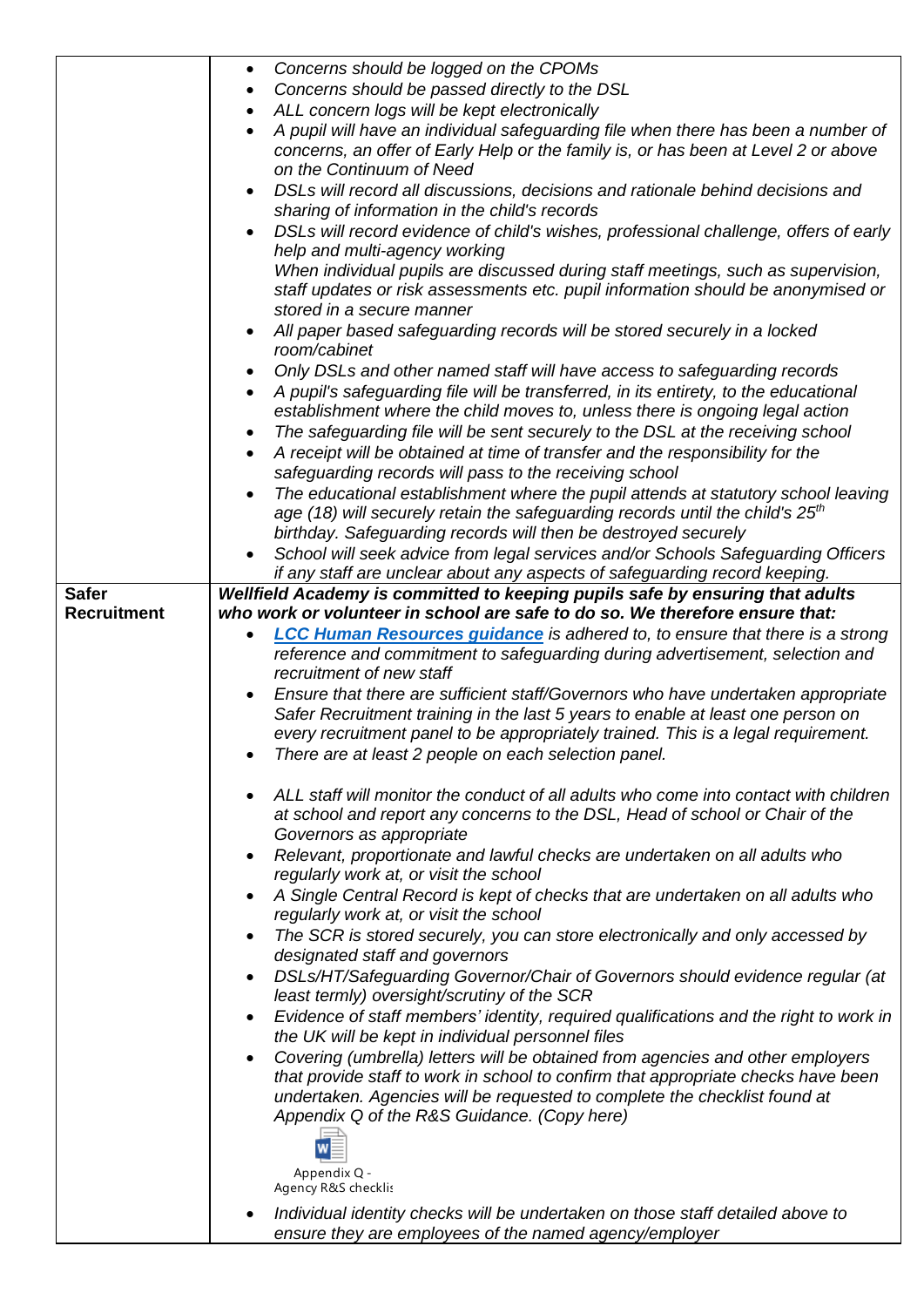|                                                 | A transfer of control agreement will be used where other agencies/organisations<br>$\bullet$<br>use school premises and are not operating under school's safeguarding policies<br>and procedures<br>Adults who are involved in the management or provision of child care of children<br>in Early Years, or in out of school provision for children up to 8 years old, will<br>make a declaration that they are not disqualified under the Child Care Act 2006.<br>With regard to Disqualification Under the Childcare Act we will adhere to<br>$\bullet$<br><b>Guidance from Lancashire County Council Human Resources</b><br>This declaration will be renewed annually and evidenced using the LCC staff<br>$\bullet$<br>declaration form April 2020. This form will be retained and stored securely.<br><b>ANNUAL STAFF</b><br>Staff declaration<br>Guidance and<br>CONFIRMATION FOlform April 2020.doc<br>FAQs.docx                    |
|-------------------------------------------------|-------------------------------------------------------------------------------------------------------------------------------------------------------------------------------------------------------------------------------------------------------------------------------------------------------------------------------------------------------------------------------------------------------------------------------------------------------------------------------------------------------------------------------------------------------------------------------------------------------------------------------------------------------------------------------------------------------------------------------------------------------------------------------------------------------------------------------------------------------------------------------------------------------------------------------------------|
|                                                 | When an issue is declared, advice will be sought from Ofsted about the need to<br>apply for a waiver. If a waiver is necessary, a risk assessment will be carried out<br>and proportionate measures put in place until a waiver has been issued or<br>matters resolved. If it is not resolved, this must be reported:-<br>disqualification@ofsted.gov.uk<br>Advice will be sought from Human Resources, LADO and/or Schools<br>Safeguarding Officers if any staff are unclear about any aspects of Safer<br>Recruitment.                                                                                                                                                                                                                                                                                                                                                                                                                  |
|                                                 |                                                                                                                                                                                                                                                                                                                                                                                                                                                                                                                                                                                                                                                                                                                                                                                                                                                                                                                                           |
| <b>Managing</b><br>allegations<br>against staff | There are clear policies in line with those from the CSAP (Children's Safeguarding<br>Assurance Partnership) for dealing with allegations against people who work with<br>children.                                                                                                                                                                                                                                                                                                                                                                                                                                                                                                                                                                                                                                                                                                                                                       |
|                                                 | Such policies make a clear distinction between an allegation, a concern about the quality<br>of care or practice or a complaint. An allegation may relate to a person who works with<br>children who has:                                                                                                                                                                                                                                                                                                                                                                                                                                                                                                                                                                                                                                                                                                                                 |
|                                                 | Behaved in a way that has harmed a child, or may have harmed a child;<br>Possibly committed a criminal offence against or related to a child; or.<br>Behaved towards a child or children in a way that indicates they may pose a risk<br>of harm to children.<br>behaved or may have behaved in a way that indicates they may not be suitable to<br>work with children.                                                                                                                                                                                                                                                                                                                                                                                                                                                                                                                                                                   |
|                                                 | Further information, LADO information and flowchart of how allegations are managed: -<br>2020 LADO<br>LADO Details and                                                                                                                                                                                                                                                                                                                                                                                                                                                                                                                                                                                                                                                                                                                                                                                                                    |
|                                                 | Managing Allegatio Allegations Notificat                                                                                                                                                                                                                                                                                                                                                                                                                                                                                                                                                                                                                                                                                                                                                                                                                                                                                                  |
|                                                 | All staff at Wellfield Academy are aware of these procedures and aware of the<br>following expectations and protocol:-                                                                                                                                                                                                                                                                                                                                                                                                                                                                                                                                                                                                                                                                                                                                                                                                                    |
|                                                 | ALL staff and volunteers are aware that they must refer allegations or concerns<br>around staff (including supply staff) conduct to the Head of school<br>ALL staff and volunteers are aware of the requirement to, and process of referring<br>allegations or concerns around the Head of school to the Chair of Governors<br>The Head of school and/or Chair of Governors will discuss the allegation with the<br>Local Authority Designated Officer (LADO)<br>CSAP procedures for dealing with allegations against staff will be followed<br>$\bullet$<br>http://panlancashirescb.proceduresonline.com/chapters/p_allegations.html<br>ALL staff and volunteers remember that the welfare of the child is paramount and<br>that they have a duty to inform the DSL if any adult's conduct gives cause for<br>concern<br>All concerns of poor practice or possible child abuse by staff and volunteers<br>should be reported to the DSL. |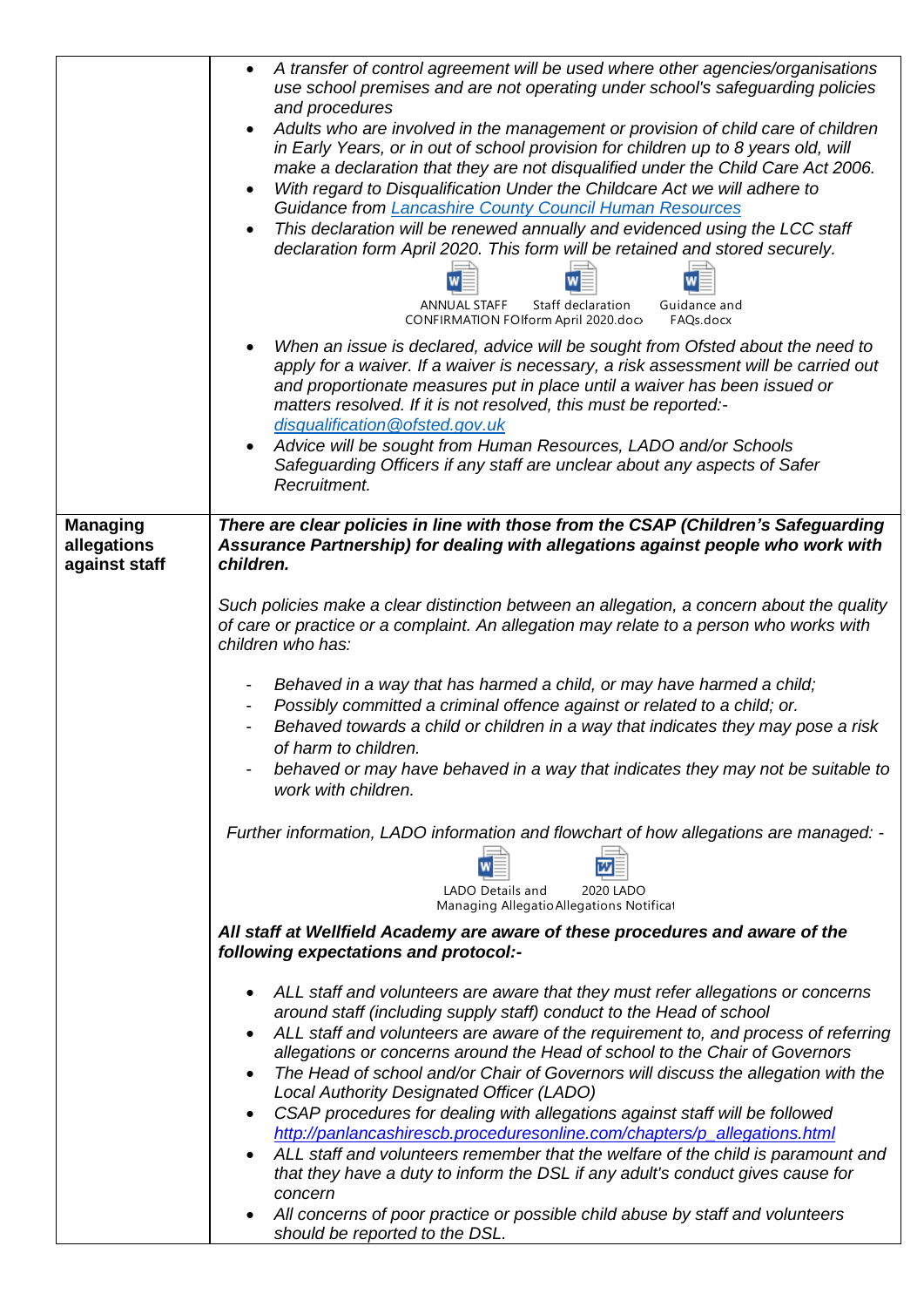|                                     | ALL staff are aware of the school's Whistle Blowing Policy which enables staff to<br>$\bullet$<br>raise concerns or allegations in confidence and for a sensitive enquiry to take<br>place<br>Staff are fully aware of Guidance for Safer Working Practice and Staff Handbook<br>and are aware of professional expectations of their own behaviour and conduct.                                                                                                                                                                                                                                                                                                                                                                                                                                                                                                                                                                                                                                                                                                                                                                                                                                                                                                                                                                                                                                                                                                                                                                                                                                                    |  |  |
|-------------------------------------|--------------------------------------------------------------------------------------------------------------------------------------------------------------------------------------------------------------------------------------------------------------------------------------------------------------------------------------------------------------------------------------------------------------------------------------------------------------------------------------------------------------------------------------------------------------------------------------------------------------------------------------------------------------------------------------------------------------------------------------------------------------------------------------------------------------------------------------------------------------------------------------------------------------------------------------------------------------------------------------------------------------------------------------------------------------------------------------------------------------------------------------------------------------------------------------------------------------------------------------------------------------------------------------------------------------------------------------------------------------------------------------------------------------------------------------------------------------------------------------------------------------------------------------------------------------------------------------------------------------------|--|--|
| <b>Visitors</b>                     | Wellfield Academy is committed to keeping pupils safe by ensuring that visitors to                                                                                                                                                                                                                                                                                                                                                                                                                                                                                                                                                                                                                                                                                                                                                                                                                                                                                                                                                                                                                                                                                                                                                                                                                                                                                                                                                                                                                                                                                                                                 |  |  |
|                                     | school do not pose a risk to children at our school. We therefore ensure that:<br>Visitors to school sign in at the school Reception and wear an identification<br>sticker to indicate they have done so<br>ALL staff and children, where appropriate, will challenge visitors to school who<br>are not wearing correct identification<br>Visitors sign out and remove/hand in their identification when they leave the<br>school<br>Visitors are made aware of who to speak to if they are worried about a child<br>during their visit by the posters in the Reception area detailing the DSO and his<br>deputies.<br>Visitors are accompanied during their visit, when children are present, unless they<br>have undergone relevant checks and these are accepted and verified by DSL or<br>Head of school<br>Visitors will behave in a way that is compliant with the school's code of conduct<br>$\bullet$<br>Visitors will not use mobile phones or other similar electronic devices during their<br>visit unless agreed by the Head of school or DSL.<br>Visitors will not initiate contact or conversations with pupils unless this is relevant<br>and appropriate to the reason for their visit<br>When there are several visitors to the school at the same time (such as for an<br>assembly etc.) there will be adequate staff supervision of children and visitors. A<br>risk assessment will be undertaken if deemed necessary or appropriate<br>When visitors are undertaking activities with children, content of the activity will be<br>agreed with the Head of school or DSL, prior to the visit. |  |  |
| <b>Cameras, Mobile</b>              | (This section is legally applicable to all early years' settings) (The Early Years                                                                                                                                                                                                                                                                                                                                                                                                                                                                                                                                                                                                                                                                                                                                                                                                                                                                                                                                                                                                                                                                                                                                                                                                                                                                                                                                                                                                                                                                                                                                 |  |  |
| <b>Phones and</b><br><b>Devices</b> | <b>Foundation Stage, EYFS 2017)</b><br>All settings are advised to retain this section within their policy.                                                                                                                                                                                                                                                                                                                                                                                                                                                                                                                                                                                                                                                                                                                                                                                                                                                                                                                                                                                                                                                                                                                                                                                                                                                                                                                                                                                                                                                                                                        |  |  |
|                                     | Wellfield Academy is committed to keeping pupils safe by ensuring that electronic<br>devices such as cameras, phones and tablets are used in an appropriate manner.<br>School will therefore ensure that:                                                                                                                                                                                                                                                                                                                                                                                                                                                                                                                                                                                                                                                                                                                                                                                                                                                                                                                                                                                                                                                                                                                                                                                                                                                                                                                                                                                                          |  |  |
|                                     | parental consent is obtained to take and use photographs and/or videos of<br>$\bullet$<br>children                                                                                                                                                                                                                                                                                                                                                                                                                                                                                                                                                                                                                                                                                                                                                                                                                                                                                                                                                                                                                                                                                                                                                                                                                                                                                                                                                                                                                                                                                                                 |  |  |
|                                     | parental consent is obtained for photographs to be taken by the media for use in<br>relation to promoting or publishing the school                                                                                                                                                                                                                                                                                                                                                                                                                                                                                                                                                                                                                                                                                                                                                                                                                                                                                                                                                                                                                                                                                                                                                                                                                                                                                                                                                                                                                                                                                 |  |  |
|                                     | separate parental consent is obtained if any other agency requests to take<br>photographs of any child                                                                                                                                                                                                                                                                                                                                                                                                                                                                                                                                                                                                                                                                                                                                                                                                                                                                                                                                                                                                                                                                                                                                                                                                                                                                                                                                                                                                                                                                                                             |  |  |
|                                     | parental consent will be valid for 5 years but may be sought more regularly at the<br>discretion of the Head of school                                                                                                                                                                                                                                                                                                                                                                                                                                                                                                                                                                                                                                                                                                                                                                                                                                                                                                                                                                                                                                                                                                                                                                                                                                                                                                                                                                                                                                                                                             |  |  |
|                                     | images will be uploaded to, and stored in a secure place for a relevant amount of<br>time, this may be for longer than the child is at school if appropriate                                                                                                                                                                                                                                                                                                                                                                                                                                                                                                                                                                                                                                                                                                                                                                                                                                                                                                                                                                                                                                                                                                                                                                                                                                                                                                                                                                                                                                                       |  |  |
|                                     | photographs and videos of children are only taken to provide evidence of their<br>achievements for developmental records or for other school related purposes                                                                                                                                                                                                                                                                                                                                                                                                                                                                                                                                                                                                                                                                                                                                                                                                                                                                                                                                                                                                                                                                                                                                                                                                                                                                                                                                                                                                                                                      |  |  |
|                                     | staff, visitors, volunteers and students do not use their own mobile phones to take<br>or record any images of children                                                                                                                                                                                                                                                                                                                                                                                                                                                                                                                                                                                                                                                                                                                                                                                                                                                                                                                                                                                                                                                                                                                                                                                                                                                                                                                                                                                                                                                                                            |  |  |
|                                     | the school's digital camera/s or memory cards must not leave the school setting<br>unless this is agreed by the Head of school for official school business                                                                                                                                                                                                                                                                                                                                                                                                                                                                                                                                                                                                                                                                                                                                                                                                                                                                                                                                                                                                                                                                                                                                                                                                                                                                                                                                                                                                                                                        |  |  |
|                                     | photos are printed/uploaded in the setting by staff and once done images are t<br>immediately removed from the cameras memory                                                                                                                                                                                                                                                                                                                                                                                                                                                                                                                                                                                                                                                                                                                                                                                                                                                                                                                                                                                                                                                                                                                                                                                                                                                                                                                                                                                                                                                                                      |  |  |
|                                     | parents are reminded frequently of the risks associated with posting images of<br>children to social media                                                                                                                                                                                                                                                                                                                                                                                                                                                                                                                                                                                                                                                                                                                                                                                                                                                                                                                                                                                                                                                                                                                                                                                                                                                                                                                                                                                                                                                                                                         |  |  |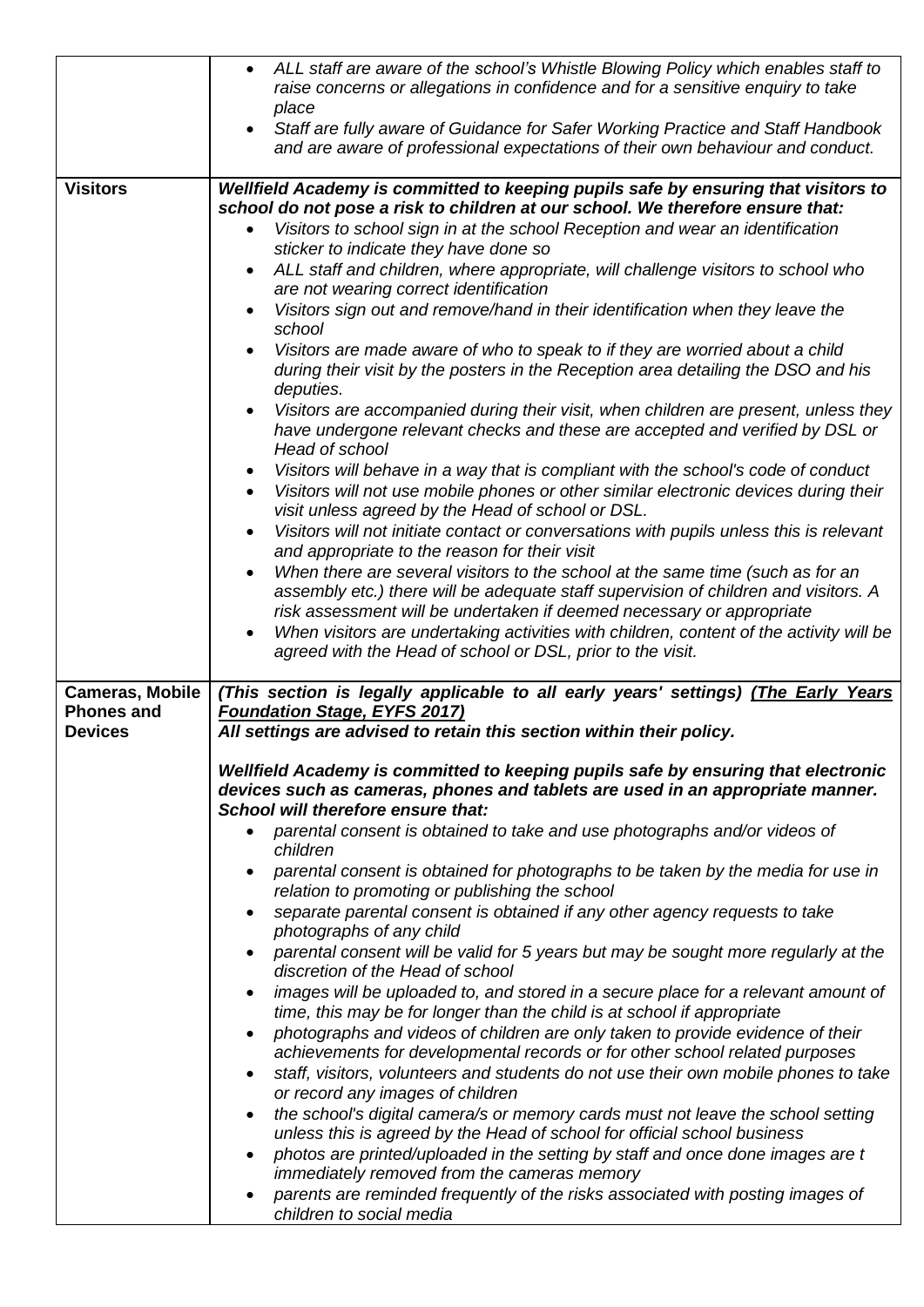|                                                        | parents are reminded frequently that they are not permitted to distribute or post<br>images that contain children other than their own<br>staff, volunteers and visitors will not use mobile phones in toilet or changing areas<br>the Codes of Conduct and/or Acceptable Use/Behaviour Policies will outline when<br>and where staff, volunteers and visitors can use their mobile phones<br>ALL staff, volunteers and visitors will adhere to the above policies and failure to<br>do so will be addressed appropriately by the Head of school and/or the Governing<br><b>Body</b><br>Pupils' use of mobile phones and other devices will be managed under the<br>school's Home/School Agreement/Acceptable Use/Behaviour Policy/Online<br><b>Safety Policy and Mobile Phone Policy.</b><br>DFE Advice; Searching, Screening and Confiscation is followed where there is<br>a need to search a pupil for a mobile device. |                                                                                                                                                                        |  |
|--------------------------------------------------------|-----------------------------------------------------------------------------------------------------------------------------------------------------------------------------------------------------------------------------------------------------------------------------------------------------------------------------------------------------------------------------------------------------------------------------------------------------------------------------------------------------------------------------------------------------------------------------------------------------------------------------------------------------------------------------------------------------------------------------------------------------------------------------------------------------------------------------------------------------------------------------------------------------------------------------|------------------------------------------------------------------------------------------------------------------------------------------------------------------------|--|
| <b>Key Personnel</b><br>and Training<br><b>Details</b> | <b>Designated Safeguarding</b><br>Lead (DSL)                                                                                                                                                                                                                                                                                                                                                                                                                                                                                                                                                                                                                                                                                                                                                                                                                                                                                | <b>Ms Claire Wilson</b>                                                                                                                                                |  |
|                                                        | Date DSL Training Attended                                                                                                                                                                                                                                                                                                                                                                                                                                                                                                                                                                                                                                                                                                                                                                                                                                                                                                  | October 2021                                                                                                                                                           |  |
|                                                        | Back-up/Deputy DSL(s)                                                                                                                                                                                                                                                                                                                                                                                                                                                                                                                                                                                                                                                                                                                                                                                                                                                                                                       | Mr J Lewis - October 2021                                                                                                                                              |  |
|                                                        | <b>Prevent Lead</b>                                                                                                                                                                                                                                                                                                                                                                                                                                                                                                                                                                                                                                                                                                                                                                                                                                                                                                         | Mrs H Livesley - curriculum                                                                                                                                            |  |
|                                                        |                                                                                                                                                                                                                                                                                                                                                                                                                                                                                                                                                                                                                                                                                                                                                                                                                                                                                                                             | Ms C Wilson – safeguarding                                                                                                                                             |  |
|                                                        | Date Prevent training<br>attended                                                                                                                                                                                                                                                                                                                                                                                                                                                                                                                                                                                                                                                                                                                                                                                                                                                                                           | <b>June 2021</b>                                                                                                                                                       |  |
|                                                        | <b>Chair Of Governors</b>                                                                                                                                                                                                                                                                                                                                                                                                                                                                                                                                                                                                                                                                                                                                                                                                                                                                                                   | Mrs H Dicker                                                                                                                                                           |  |
|                                                        | Date safeguarding training<br>attended (state type of<br>training)                                                                                                                                                                                                                                                                                                                                                                                                                                                                                                                                                                                                                                                                                                                                                                                                                                                          | <b>June 2020</b>                                                                                                                                                       |  |
|                                                        | <b>Safeguarding Governor</b>                                                                                                                                                                                                                                                                                                                                                                                                                                                                                                                                                                                                                                                                                                                                                                                                                                                                                                | Mrs H Dicker                                                                                                                                                           |  |
|                                                        | Date safeguarding training<br>attended (state type of<br><i>training</i> )                                                                                                                                                                                                                                                                                                                                                                                                                                                                                                                                                                                                                                                                                                                                                                                                                                                  | September 2021                                                                                                                                                         |  |
| <b>Useful Contacts</b>                                 | <b>LCC Schools</b><br><b>Safeguarding Officer</b>                                                                                                                                                                                                                                                                                                                                                                                                                                                                                                                                                                                                                                                                                                                                                                                                                                                                           | Heather Fowler/Victoria Wallace 01772 531196<br>school.safeguarding@lancashire.gov.uk                                                                                  |  |
|                                                        | <b>LADO - (Local Authority</b><br><b>Designated Officer</b>                                                                                                                                                                                                                                                                                                                                                                                                                                                                                                                                                                                                                                                                                                                                                                                                                                                                 | Tim Booth / Shane Penn / Donna Green 01772 536694<br>LADO.admin@lancashire.gov.uk                                                                                      |  |
|                                                        | <b>MASH Education Officers</b>                                                                                                                                                                                                                                                                                                                                                                                                                                                                                                                                                                                                                                                                                                                                                                                                                                                                                              | Jenny Ashton 01772 531643<br>jennifer.ashton@lancashire.gov.uk<br>Matt Chipchase 01254 220989<br>matt.chipchase@lancashire.gov.uk                                      |  |
|                                                        | <b>Children and Family</b><br><b>Wellbeing Service</b><br>CON <sub>2</sub>                                                                                                                                                                                                                                                                                                                                                                                                                                                                                                                                                                                                                                                                                                                                                                                                                                                  | The Children and Family Wellbeing Service (CFW)<br>offers support to children, young people age 0-19+yrs (0 -<br>25yrs for SEND) and their families across Lancashire. |  |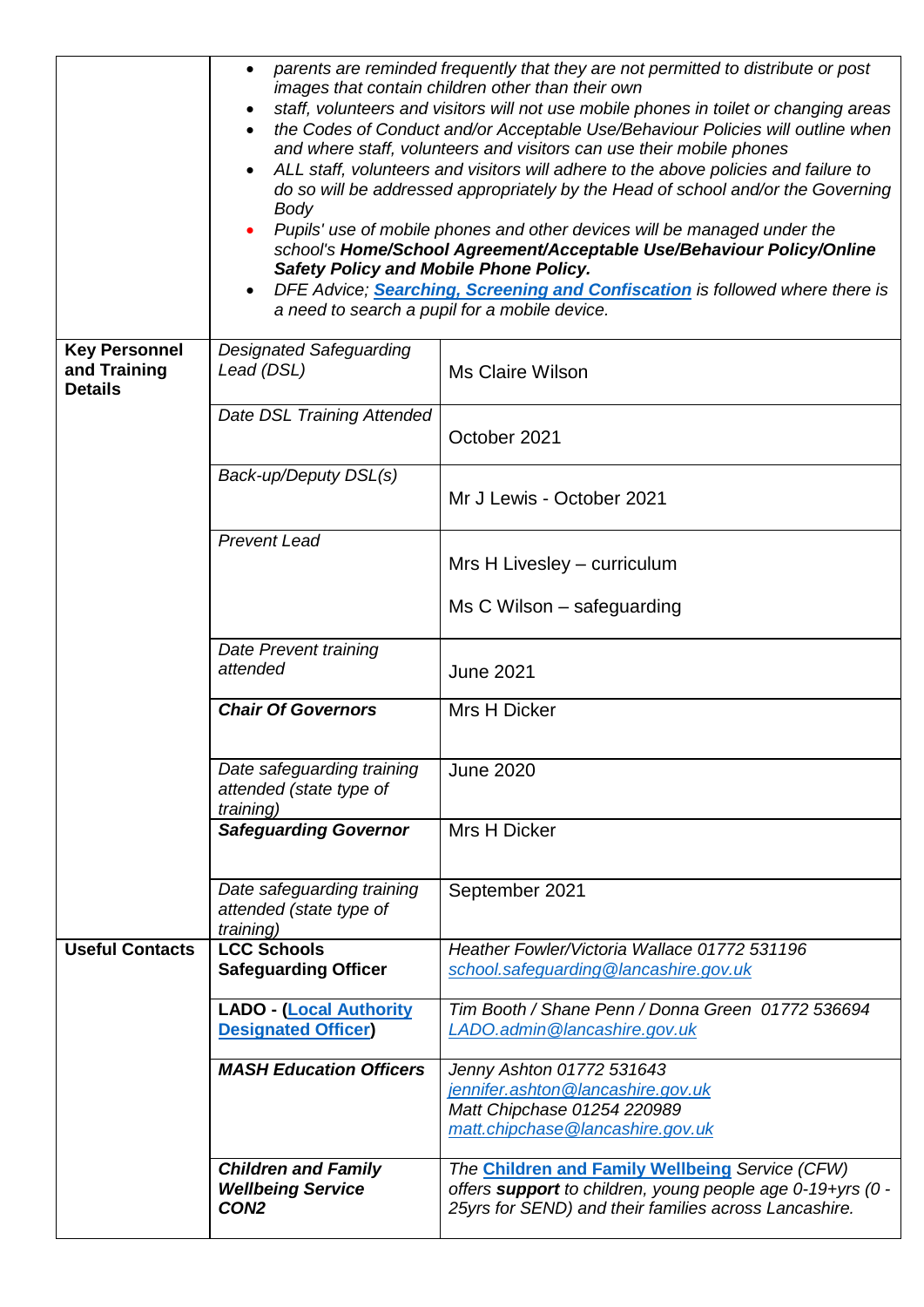|                                                                          | Any agency can request access to this support for a<br>family or individual child by making a Request for<br>Support. Please note that a CAF (Early Help Assessment)<br>should be in place.                                                                                                                                                                                                                                                                                |
|--------------------------------------------------------------------------|----------------------------------------------------------------------------------------------------------------------------------------------------------------------------------------------------------------------------------------------------------------------------------------------------------------------------------------------------------------------------------------------------------------------------------------------------------------------------|
| <b>Lancashire Children's</b><br><b>Social Care / MASH</b><br>CON 3 and 4 | Anyone can raise a concern about the safety and welfare<br>of a child by calling 0300 123 6720 (or between 5.00pm -<br>8.00am on 0300 123 6722.)*                                                                                                                                                                                                                                                                                                                          |
|                                                                          | Before you make contact with MASH you need to consider<br>if the child or young person's needs can be met by<br>services from within your own agency, or by other<br>professionals already involved with the family, including<br>consideration to initiating a CAF (Early Help Assessment)                                                                                                                                                                                |
|                                                                          | Where possible, share information with consent, and<br>where possible, respect the wishes of those who do not<br>consent to having their information shared. Under the<br>GDPR and Data Protection Act 2018 you may share<br>information without consent if, in your judgement, there is<br>a lawful basis to do so, such as where safety may be at<br>risk. 7 golden rules                                                                                                |
|                                                                          | Where the needs of the child meet Levels 3 and 4 <sup>**</sup> of the<br>Continuum of Need, professionals are advised to submit a<br>referral form directly to Children's Social Care via the Multi<br><b>Agency Safeguarding Hub</b><br>cypreferrals@lancashire.gov.uk                                                                                                                                                                                                    |
|                                                                          | **Where there are immediate safeguarding concerns<br>about a child or young person (level 4 of the CON/<br>child protection), you should make direct contact with<br>MASH on the following number or the Police (999 in<br>an emergency) - and complete the referral form once<br>the immediate concerns have been addressed. If the<br>child you are concerned about already has an<br>allocated Social Worker go directly to this person by<br>contacting 0300 123 6720: |
| Whistleblowing                                                           | 01772 532500<br>WhistleblowingComplaints@lancashire.gov.uk                                                                                                                                                                                                                                                                                                                                                                                                                 |

The purpose of this safeguarding policy is to ensure every child who is a registered pupil at Wellfield Academy is safe and protected from harm. The Department for Education (DfE) 'Keeping Children Safe in Education' (September 2021), states safeguarding and promoting the welfare of children is defined for the purposes of this guidance as:

- Protecting children from maltreatment;
- Preventing impairment of children's mental and physical health or development;